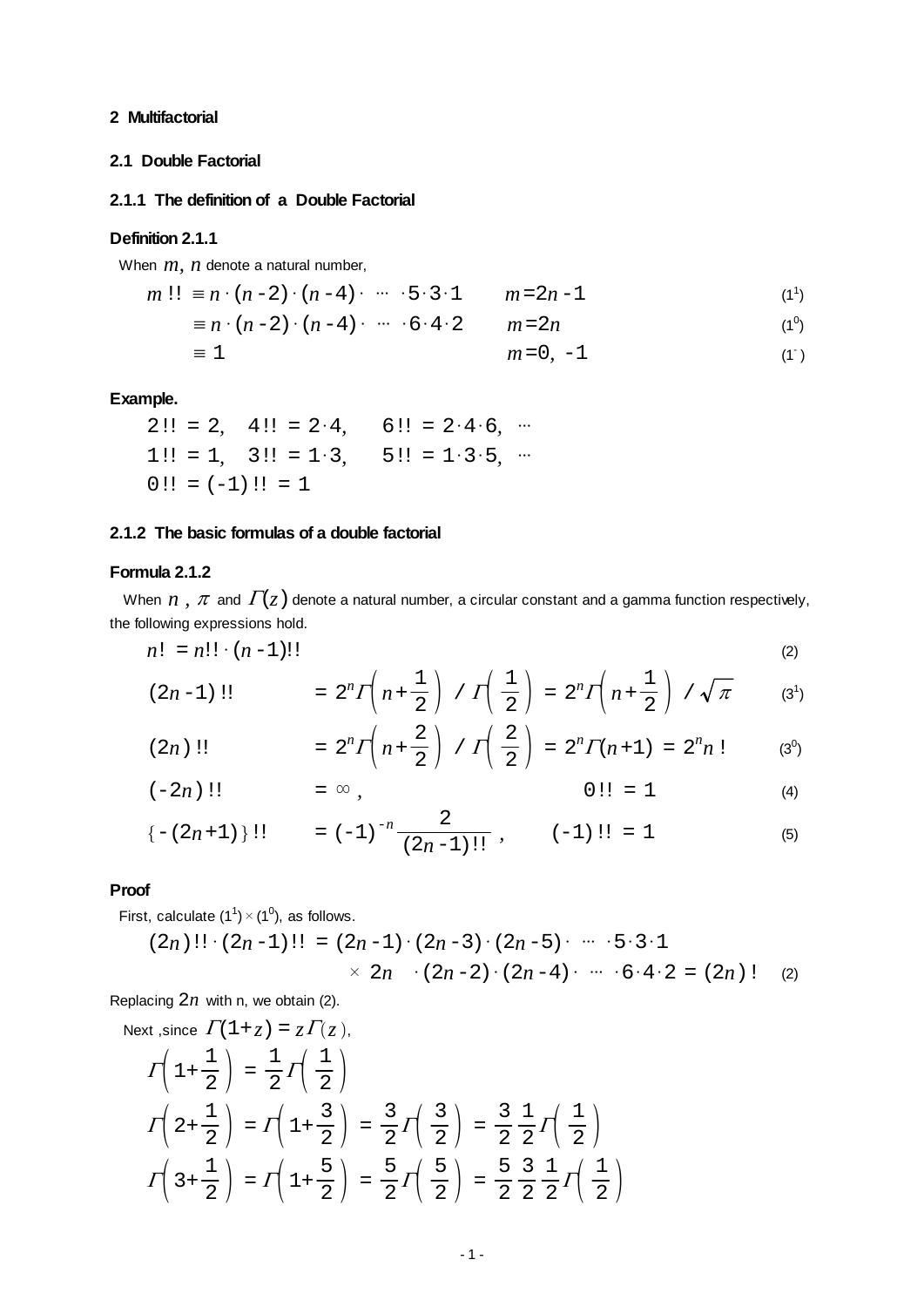$$
\Gamma\left(n+\frac{1}{2}\right) = \frac{1\cdot 3\cdot 5\cdots (2n-1)}{2^n} \Gamma\left(\frac{1}{2}\right) = \frac{(2n-1)!!}{2^n} \Gamma\left(\frac{1}{2}\right)
$$
  
 
$$
\therefore (2n-1)!! = 2^n \Gamma\left(n+\frac{1}{2}\right) / \Gamma\left(\frac{1}{2}\right) = 2^n \Gamma\left(n+\frac{1}{2}\right) / \sqrt{\pi}
$$
 (3')

In a similar way, we obtain  $(3^0)$ .

Substitute  $n = 0$  for  $(3^0)$ ; then

$$
0!! = 2^0 \Gamma(1) = 1
$$

Replace  $n \text{ with } -n \text{ in } (3^0)$ ; then

$$
(-2n)!! = \Gamma(1-n) 2^{-n} = \infty
$$
 (approach from +) (4)

Next, from (2) and  $(3^0)$ 

$$
(2n-1)!! = \frac{(2n)!}{(2n)!!} = \frac{\Gamma(1+2n)}{2^n \Gamma(1+n)} \tag{w}
$$

Substitute  $n = 0$  for (w), then

$$
(-1)!! = \frac{\Gamma(1)}{\Gamma(1) 2^0} = \frac{0!}{0! \cdot 1} = 1
$$

This secures the justification of the definition  $(1^-)$  conjointly with  $0!! = 1$ .

Finally, replace  $n$  with  $-n$  in (w), then

$$
\{-(2n+1)\}\,\} \, \, := \, \frac{\Gamma(1-2n)}{2^{-n}\Gamma(1-n)} \, = \, \frac{2^n\Gamma\{-(2n\,1)\}}{\Gamma\{-(n-1)\}}
$$

According to the Formula 1.3.1 in 1.3 (Singular Point Formulas),  
\n
$$
\frac{\Gamma\{- (2n 1) \}}{\Gamma\{- (n-1) \}} = (-1)^{(n-1)-(2n-1)} \frac{(n-1)!}{(2n-1)!} = (-1)^{-n} \frac{(n-1)!}{(2n-1)!}
$$

Then

$$
\{- (2n+1) \} \mathrel{!} = (-1)^{-n} \frac{(n-1)! \, 2^n}{(2n-1)!} = (-1)^{-n} \frac{2 \, n! \, 2^n}{(2n)!} = (-1)^{-n} \frac{2 \, n! \, 2^n}{(2n)!} = (2n-1) \mathrel{!} \bigg\} \tag{5}
$$

#### **Example 1**

$$
13!! = (2 \cdot 7 - 1)!! = 2^7 \Gamma \left(7 + \frac{1}{2}\right) / \Gamma \left(\frac{1}{2}\right) = 2^7 \Gamma \left(\frac{15}{2}\right) / \sqrt{\pi}
$$

$$
= 128 \times 1871 . 25430543 / 1.77245385 = 135135.0000
$$

#### **Example 2**

$$
(-3)!! = (-1)^1 \frac{2}{1!!} = -2
$$
,  $(-5)!! = (-1)^2 \frac{2}{3!!} = \frac{2}{3}$ 

## **2.1.3 Expression by the double factorial of Maclaurin expansion**

## **Formula 2.1.3**

$$
f\left(\frac{x}{2}\right) = \frac{f(0)}{0!}x^{0} + \frac{f'(0)}{2!}x^{1} + \frac{f''(0)}{4!}x^{2} + \frac{f^{(3)}(0)}{6!}x^{3} + \cdots
$$
 (6)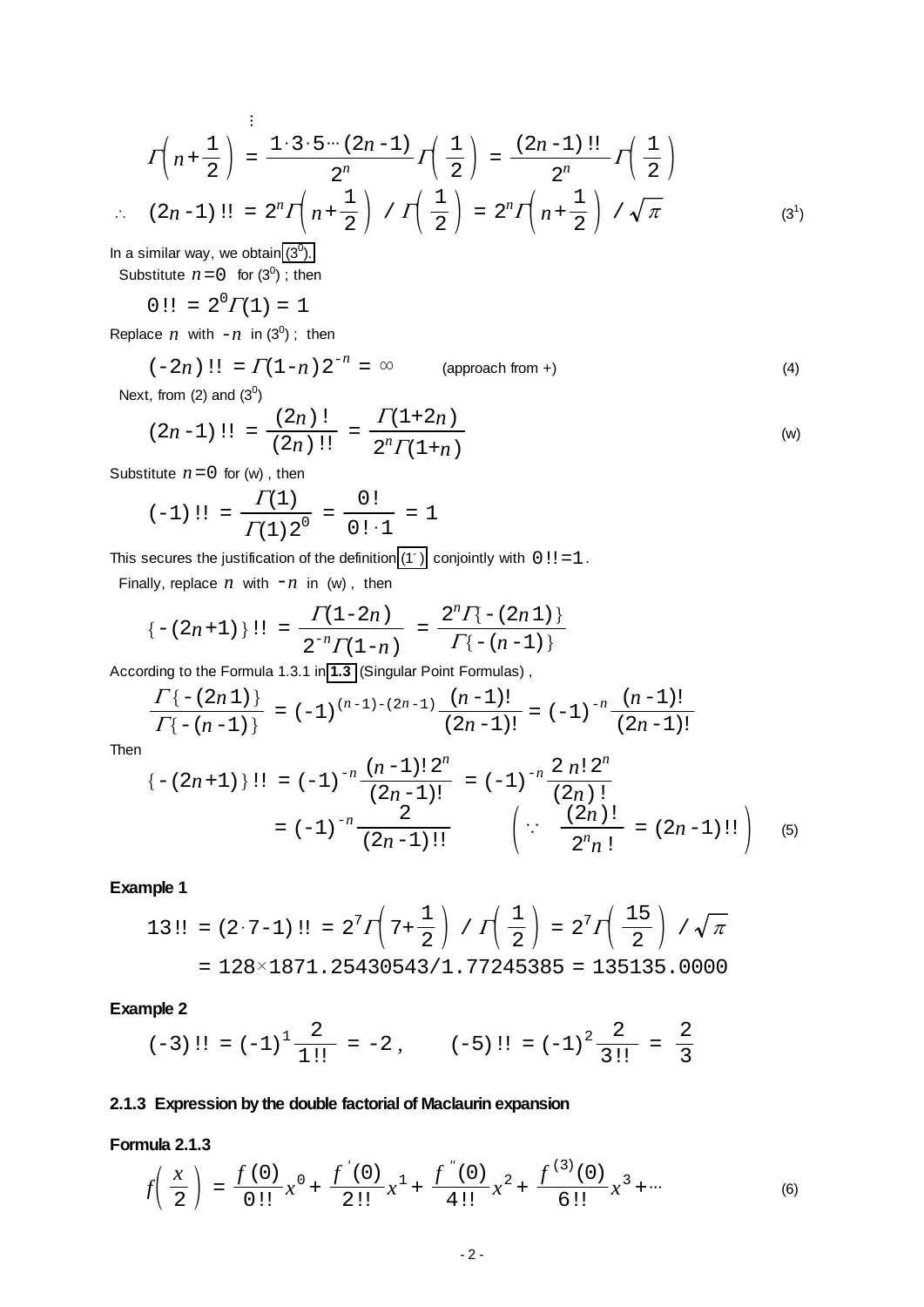**Calculation**

$$
f(x) = f(0) + \frac{f'(0)}{1!}x^1 + \frac{f''(0)}{2!}x^2 + \frac{f^{(3)}(0)}{3!}x^3 + \cdots
$$
  
= 
$$
\frac{f(0)}{2^0 \cdot 0!} 2x^0 + \frac{f'(0)}{2^1 \cdot 1!} 2^1x^1 + \frac{f''(0)}{2^2 \cdot 2!} 2^2x^2 + \frac{f^{(3)}(0)}{2^3 \cdot 3!} 2^3x^3 + \cdots
$$
  
= 
$$
\frac{f(0)}{0!!} (2x)^0 + \frac{f'(0)}{2!!} (2x)^1 + \frac{f''(0)}{4!!} (2x)^2 + \frac{f^{(3)}(0)}{6!!} (2x)^3 + \cdots
$$

Replacing  $x$  with  $x/2$ , we obtain (6).

#### **2.1.4 Expansion by the double factorial of an elementary function**

Applying Formula 2.1.3 to an elementary function, we obtain the following expressions.

**(1) Expansion by the double factorial of the exponental function**

|  |         |     |        |            | $\cdots$ |
|--|---------|-----|--------|------------|----------|
|  | - 211 - | 4!! | $-6!!$ | <b>RIL</b> |          |

## **(2) Expansions by the double factorial of the trigonometric function**

| $\boldsymbol{\mathcal{X}}$<br>$\cos \frac{\pi}{2}$ | $x^{\circ}$                    | $r^2$<br>4!! | 8!!           | 12!! | 16!! |  |
|----------------------------------------------------|--------------------------------|--------------|---------------|------|------|--|
| $\frac{\sin \frac{\pi}{2}}{2}$                     | $x^{\perp}$<br>$\overline{2!}$ | $x^3$<br>6!! | $x^5$<br>10!! | 14!1 | 18‼  |  |

### **(3) Expansions by the double factorial of the hyperbolic function**

| $cosh\frac{\pi}{2}$                              |                  | $\overline{811}$ | $\overline{121}$ | 16!! |  |
|--------------------------------------------------|------------------|------------------|------------------|------|--|
| $\mathbf{A}$<br>$sinh$ <sup>-</sup> <sub>2</sub> | $\overline{211}$ |                  |                  |      |  |

#### **(4) Expansions by the double factorial of the logarithmic function**

$$
\log\left(1\pm\frac{x}{2}\right) = \pm\frac{0!}{2!1}x - \frac{1!}{4!1}x^2 \pm \frac{2!}{6!1}x^3 - \frac{3!}{8!1}x^4 \pm \cdots
$$

$$
\log\sqrt{\frac{2+x}{2-x}} = \frac{0!}{2!1}x + \frac{2!}{6!1}x^3 + \frac{4!}{10!1}x^5 + \frac{6!}{14!1}x^7 + \cdots
$$

$$
\frac{1}{2i}\log\frac{2+xi}{2-xi} = \frac{0!}{2!1}x - \frac{2!}{6!1}x^3 + \frac{4!}{10!1}x^5 - \frac{6!}{14!1}x^7 + \cdots
$$

#### **(5) Expansions by the double factorial of the inverse trigonometric function**

$$
\sin^{-1} x = \frac{(-1) \text{ 1!}}{0 \text{ 1!}} \frac{x^1}{1} + \frac{1 \text{ 1!}}{2 \text{ 1!}} \frac{x^3}{3} + \frac{3 \text{ 1!}}{4 \text{ 1!}} \frac{x^5}{5} + \frac{5 \text{ 1!}}{6 \text{ 1!}} \frac{x^7}{7} + \cdots
$$
\n
$$
\tan^{-1} \frac{x}{2} = \frac{0 \text{ 1}}{2 \text{ 1!}} x - \frac{2 \text{ 1}}{6 \text{ 1!}} x^3 + \frac{4 \text{ 1}}{10 \text{ 1!}} x^5 - \frac{6 \text{ 1}}{14 \text{ 1!}} x^7 + \cdots
$$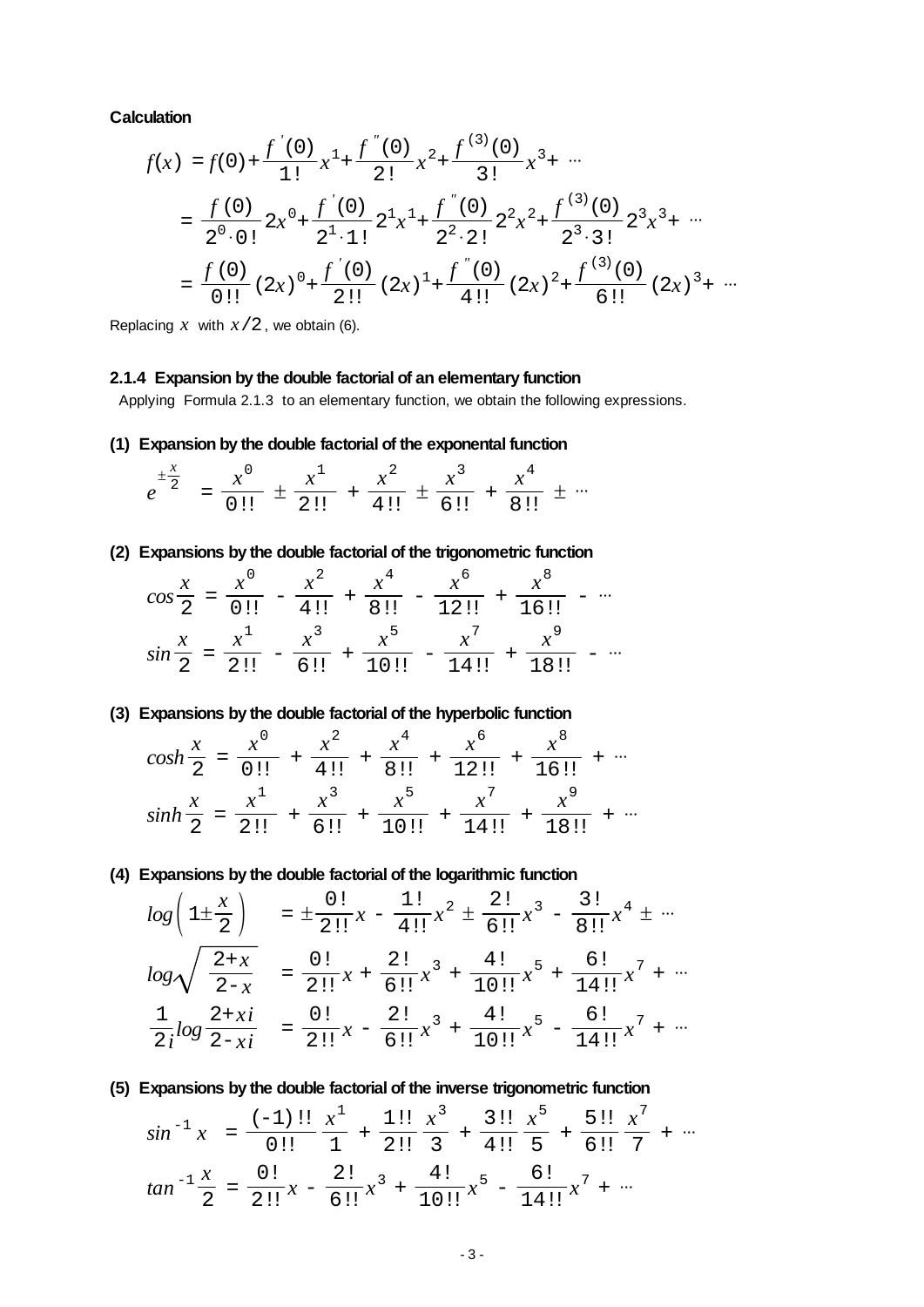$$
\therefore \quad \tan^{-1}\frac{x}{2} = \frac{1}{2i}\log\frac{2+xi}{2-xi}
$$

## **(6) Expansions by the double factorial of the inverse hyperbolic function**

*sinh* -1 *<sup>x</sup>*<sup>=</sup> 0!! ( ) -1 !! 1 *x* 1 - 2!! 1!! 3 *x* 3 <sup>+</sup> 4!! 3!! 5 *x* 5 - 6!! 5!! 7 *x* 7 + *tanh* -1 2 *<sup>x</sup>* <sup>=</sup> 2!! 0! *x* + 6!! 2! *x* <sup>3</sup> + 10!! 4! *x* <sup>5</sup> + 14!! 6! *x* <sup>7</sup> + *tanh* -1 2 *<sup>x</sup>* <sup>=</sup> *log* 2-*<sup>x</sup>* 2+*<sup>x</sup>* | |*<sup>x</sup>* <2

## **(7) Expansions by the double factorial of the irrational function**

$$
(1 \pm x)^{\frac{1}{2}} = 1 \pm \frac{(-1) \text{ 1!}}{2 \text{ 1!}} x - \frac{1 \text{ 1!}}{4 \text{ 1!}} x^2 \pm \frac{3 \text{ 1!}}{6 \text{ 1!}} x^3 - \frac{5 \text{ 1!}}{8 \text{ 1!}} x^4 \pm \cdots
$$
\n
$$
(1 \pm x)^{-\frac{1}{2}} = 1 \mp \frac{1 \text{ 1!}}{2 \text{ 1!}} x + \frac{3 \text{ 1!}}{4 \text{ 1!}} x^2 \mp \frac{5 \text{ 1!}}{6 \text{ 1!}} x^3 + \frac{7 \text{ 1!}}{8 \text{ 1!}} x^4 \mp \cdots
$$
\n
$$
\int_0^x \sqrt{1 \pm x^2} dx = x \pm \frac{(-1) \text{ 1!}}{2 \text{ 1!}} \frac{1}{3} x^3 - \frac{1 \text{ 1!}}{4 \text{ 1!}} \frac{1}{5} x^5 \pm \frac{3 \text{ 1!}}{6 \text{ 1!}} \frac{1}{7} x^7 - \cdots
$$
\n
$$
\int_0^x \frac{dx}{\sqrt{1 \pm x^2}} = x \mp \frac{1 \text{ 1!}}{2 \text{ 1!}} \frac{1}{3} x^3 + \frac{3 \text{ 1!}}{4 \text{ 1!}} \frac{1}{5} x^5 \mp \frac{5 \text{ 1!}}{6 \text{ 1!}} \frac{1}{7} x^7 + \cdots
$$

## **2.1.5 The double factorial series of the elementary function**

The following series are obtained as the special values of **2.1.4** .

$$
e^{\frac{1}{2}} = \frac{1}{0!} + \frac{1}{2!} + \frac{1}{4!} + \frac{1}{6!} + \frac{1}{8!} + \cdots
$$
  
\n
$$
e^{-\frac{1}{2}} = \frac{1}{0!} - \frac{1}{2!} + \frac{1}{4!} - \frac{1}{6!} + \frac{1}{8!} - \cdots
$$
  
\n
$$
\cos \frac{1}{2} = \frac{1}{0!} - \frac{1}{4!} + \frac{1}{8!} - \frac{1}{12!} + \frac{1}{16!} - \cdots
$$
  
\n
$$
\sin \frac{1}{2} = \frac{1}{2!} - \frac{1}{6!} + \frac{1}{10!} - \frac{1}{14!} + \frac{1}{18!} - \cdots
$$
  
\n
$$
\cosh \frac{1}{2} = \frac{1}{0!} + \frac{1}{4!} + \frac{1}{8!} + \frac{1}{12!} + \frac{1}{16!} + \cdots
$$
  
\n
$$
\sinh \frac{1}{2} = \frac{1}{2!} + \frac{1}{6!} + \frac{1}{10!} + \frac{1}{14!} + \frac{1}{18!} + \cdots
$$
  
\n
$$
\log \frac{3}{2} = \frac{0!}{2!} - \frac{1!}{4!} + \frac{2!}{6!} - \frac{3!}{8!} + \cdots
$$
  
\n
$$
\log 2 = \frac{0!}{2!} + \frac{1!}{4!} + \frac{2!}{6!} + \frac{3!}{8!} + \cdots
$$
  
\n
$$
\log \sqrt{3} = \frac{0!}{2!} + \frac{1!}{6!} + \frac{2!}{6!} + \frac{3!}{8!} + \cdots
$$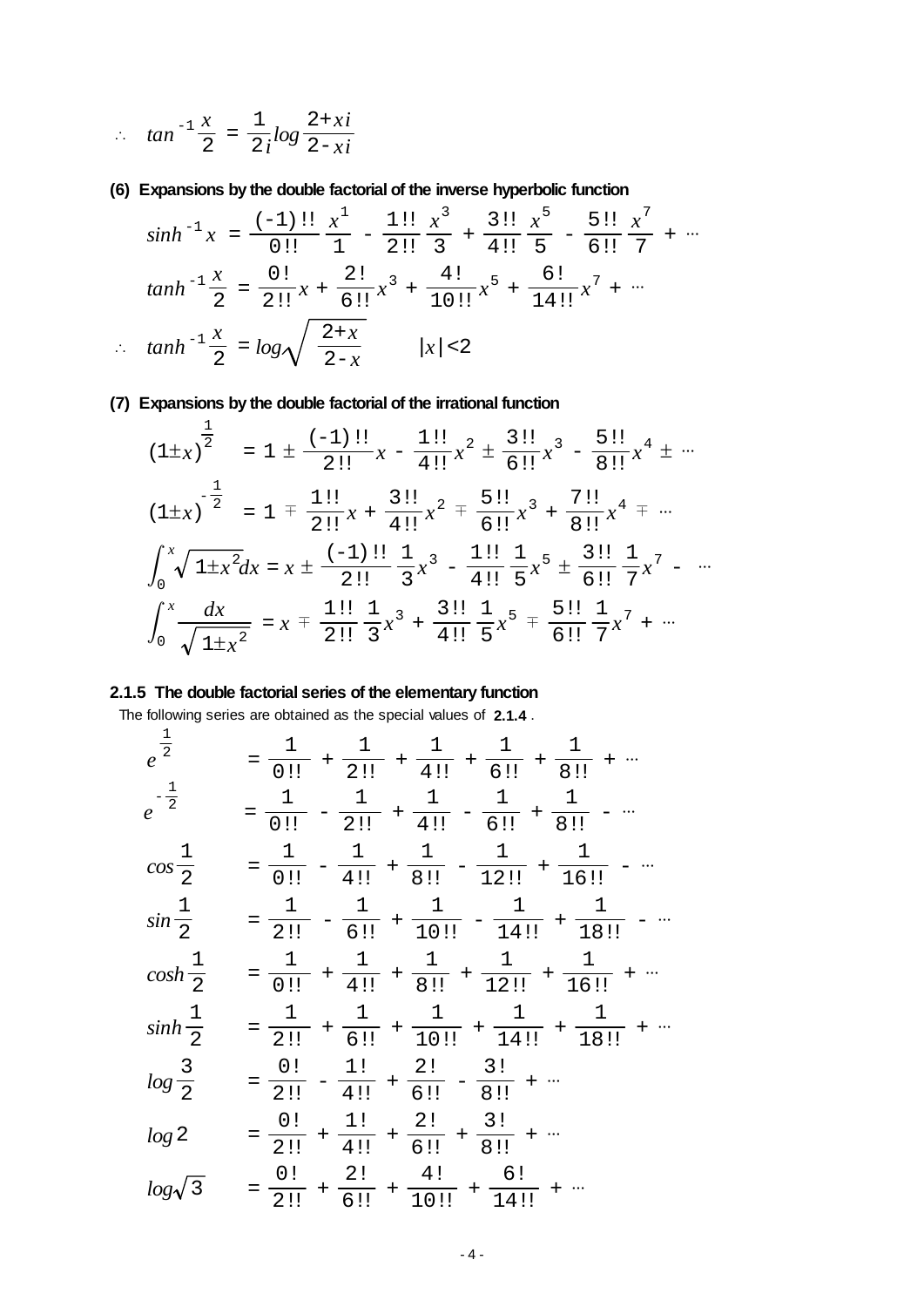$$
tan^{-1}\frac{1}{2} = \frac{0!}{2!!} - \frac{2!}{6!!} + \frac{4!}{10!!} - \frac{6!}{14!!} + \cdots
$$
  
\n
$$
tanh^{-1}\frac{1}{2} = \frac{0!}{2!!} + \frac{2!}{6!!} + \frac{4!}{10!!} + \frac{6!}{14!!} + \cdots
$$
  
\n
$$
\sqrt{2} = 1 + \frac{(-1)!}{2!!} - \frac{1!!}{4!!} + \frac{3!!}{6!!} - \frac{5!!}{8!!} + \cdots
$$
  
\n
$$
\frac{1}{\sqrt{2}} = 1 - \frac{1!!}{2!!} + \frac{3!!}{4!!} - \frac{5!!}{6!!} + \frac{7!!}{8!!} - \cdots
$$
  
\n
$$
1 = \frac{(-1)!}{2!!} + \frac{1!!}{4!!} + \frac{3!!}{6!!} + \frac{5!!}{8!!} + \cdots
$$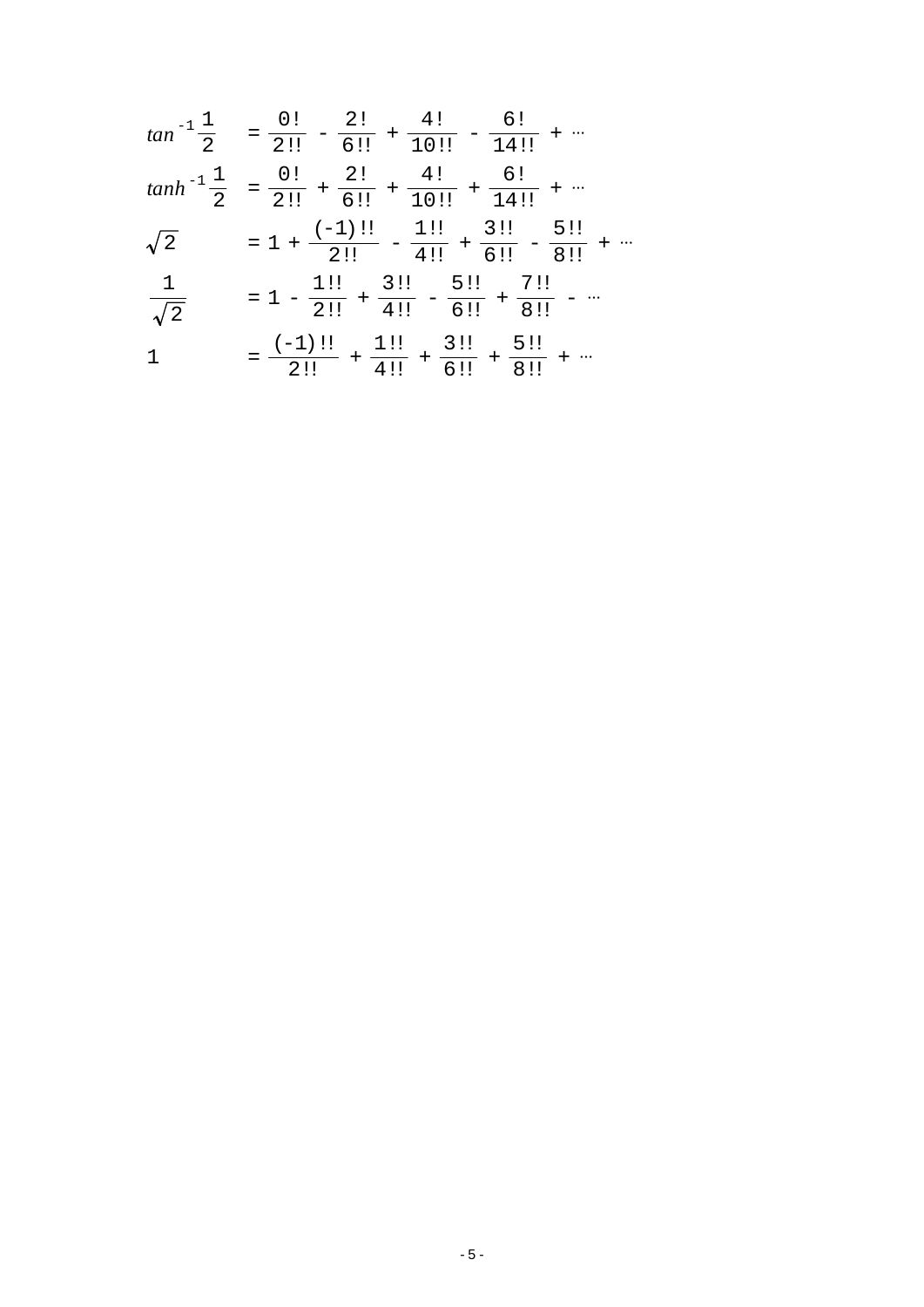## <span id="page-5-0"></span>**2.2 Triple factorial**

## **2.2.1 The definition of a Triple Factorial**

#### **Definition 2.2.1**

When *m, n* denote a natural number,

$$
m \, \text{!!} \equiv m \cdot (m-3) \cdot (m-6) \cdot \cdots \cdot 7 \cdot 4 \cdot 1 \qquad m = 3n-2 \tag{1^2}
$$

- $\equiv m \cdot (m-3) \cdot (m-6) \cdot \cdots \cdot 8 \cdot 5 \cdot 2$   $m=3n-1$  $(1^1)$ 
	- $\equiv m \cdot (m-3) \cdot (m-6) \cdot \cdots \cdot 9 \cdot 6 \cdot 3$   $m=3n$  $(1^0)$

$$
m=0, -1, -2
$$
 (1)

#### **Example.**

|  | 1!!! = 1, 4!!! = 1·4, 7!!! = 1·4·7, …                 |  |  |
|--|-------------------------------------------------------|--|--|
|  | $2!!! = 2$ , $5!!! = 2.5$ , $8!!! = 2.5.8$ , $\cdots$ |  |  |
|  | $3!!! = 3$ , $6!!! = 3.6$ , $9!!! = 3.6.9$ ,          |  |  |
|  | $0$ !!! = $(-1)$ !!! = $(-2)$ !!! = 1                 |  |  |

## **2.2.2 The basic formulas of a triple factorial**

## **Formula 2.2.2**

When  $n$  and  $\Gamma(z)$  denote a natural number and a gamma function respectively,

$$
n! = n!!! \cdot (n-1)!!! \cdot (n-2)!!!
$$
 (2)

$$
(3n-2) \text{ } \text{ } \text{ } \text{ } \text{ } 11 \text{ } \text{ } = 3^n \Gamma \left( n + \frac{1}{3} \right) / \Gamma \left( \frac{1}{3} \right) \tag{3^2}
$$

$$
(3n-1) \text{ } \text{ } \text{ } \text{ } \text{ } 1 \text{ } \text{ } \text{ } \text{ } 1 \text{ } \text{ } \text{ } \text{ } 1 \text{ } \text{ } 1 \text{ } \text{ } \text{ } \text{ } 1 \text{ } \text{ } \text{ } \text{ } 1 \text{ } \text{ } \text{ } \text{ } 1 \text{ } \text{ } \text{ } \text{ } \text{ } \text{ } 1 \text{ } \text{ } \text{ } 1 \text{ } \text{ } \text{ } 1 \text{ } \text{ } \text{ } 1 \text{ } \text{ } \text{ } 1 \text{ } \text{ } \text{ } 1 \text{ } \text{ } \text{ } 1 \text{ } \text{ } \text{ } \text{ } 1 \text{ } \text{ } \text{ } 1 \text{ } \text{ } \text{ } 1 \text{ } \text{ } \text{ } 1 \text{ } \text{ } \text{ } 1 \text{ } \text{ } \text{ } 1 \text{ } \text{ } \text{ } 1 \text{ } \text{ } \text{ } 1 \text{ } \text{ } 1 \text{ } \text{ } 1 \text{ } \text{ } 1 \text{ } \text{ } 1 \text{ } \text{ } 1 \text{ } \text{ } 1 \text{ } \text{ } 1 \text{ } \text{ } 1 \text{ } \text{ } 1 \text{ } \text{ } 1 \text{ } \text{ } 1 \text{ } \text{ } 1 \text{ } \text{ } 1 \text{ } \text{ } 1 \text{ } \text{ } 1 \text{ } \text{ } 1 \text{ } \text{ } 1 \text{ } \text{ } 1 \text{ } \text{ } 1 \text{ } \text{ } 1 \text{ } \text{ } 1 \text{ } \text{ } 1 \text{ } \text{ } 1 \text{ } \text{ } 1 \text{ } \text{ } 1 \text{ } \text{ } 1 \text{ } \text{ } 1 \text{ } \text{ } 1 \text{ } \text{ } 1 \text{ } \text{ } 1 \text{ } \text{ } 1 \text{ } \text{ } 1 \text{ } \text{ } 1 \text{ } \text{ } 1 \text{ } \text{ } 1 \text{ } \text{ } 1 \text{ } \text{ } 1 \text{ } \text{ } 1 \text{ } \text{ } 1 \text{ } \text{ } 1 \text{ } \text
$$

( ) 3*n* !!! = 3*<sup>n</sup> <sup>n</sup>*<sup>+</sup> 3 3 / <sup>3</sup> <sup>3</sup> <sup>=</sup> <sup>3</sup>*<sup>n</sup>* ( ) *n*+1= 3*<sup>n</sup> n*! (30 )

( ) -3*n* !!! = *,* 0!!! = 1 (4)

$$
(-1) \dots (-2) \dots = 1 \tag{5}
$$

$$
\{- (3n+1) \} \{ \} \{ \{- (3n+2) \} \} \{ \} = \frac{3}{(3n-1) \{ \} \{ \{- (3n+2) \} \} \} \tag{6}
$$

### **Proof**

First, calculate  $(1^2) \times (1^1) \times (1^0)$ , as follows.

( ) 3*n*-2 !!!( ) 3*n*-1 !!!( ) 3*n* !!! = ( ) 3*n*-2 ( ) 3*n*-5 ( ) 3*n*-8 741 ( ) 3*n*-1 ( ) 3*n*-4 ( ) 3*n*-7 852 3*n* ( ) 3*n*-3 ( ) 3*n*-6 963 = ( ) 3*n* !

Replacing 2*n* with n, we obtain (2).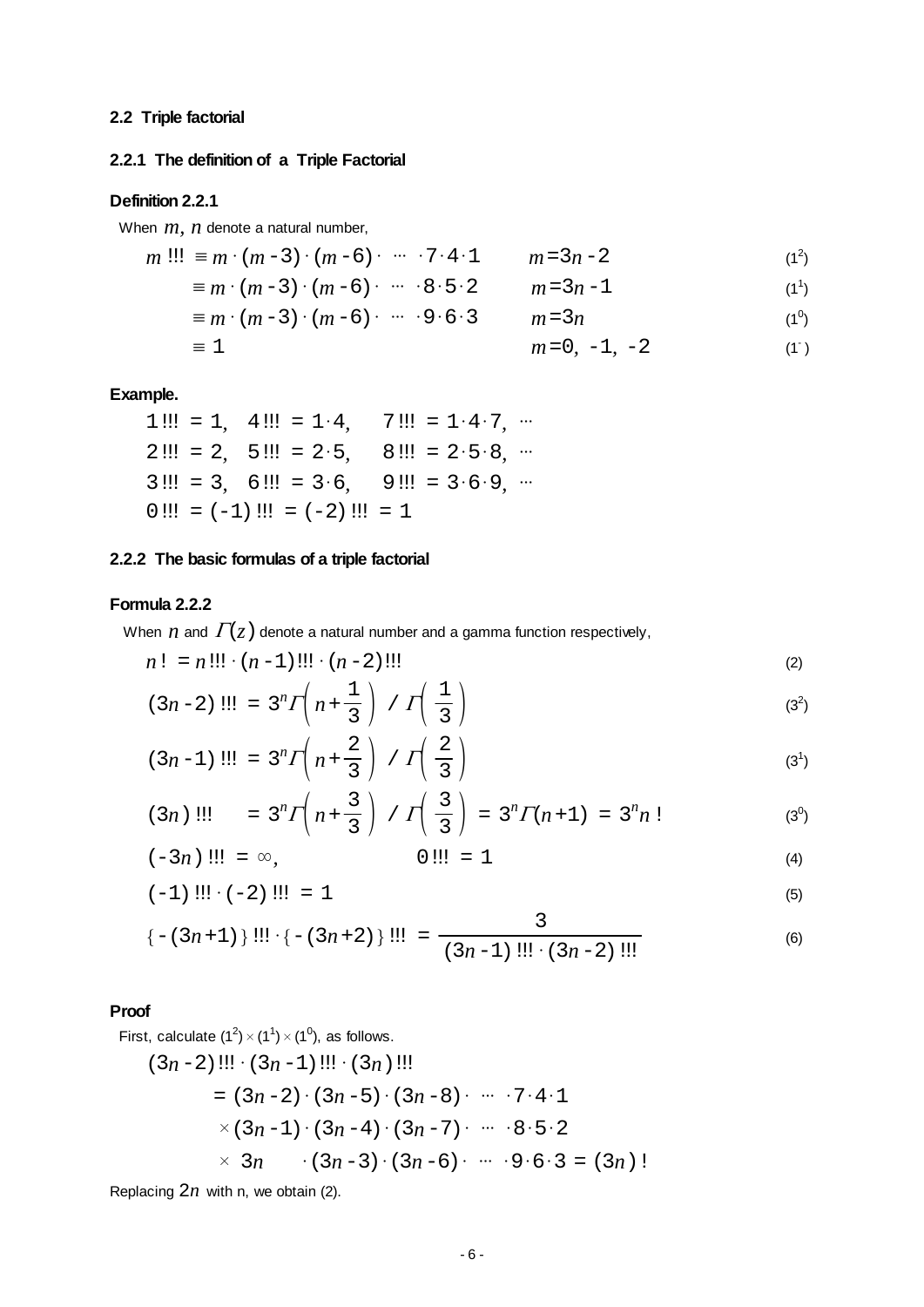Next, since 
$$
\Gamma(1+z) = z\Gamma(z)
$$
,  
\n
$$
\Gamma\left(1+\frac{1}{3}\right) = \frac{1}{3}\Gamma\left(\frac{1}{3}\right)
$$
\n
$$
\Gamma\left(2+\frac{1}{3}\right) = \Gamma\left(1+\frac{4}{3}\right) = \frac{4}{3}\Gamma\left(\frac{4}{3}\right) = \frac{4}{3}\frac{1}{3}\Gamma\left(\frac{1}{3}\right)
$$
\n
$$
\Gamma\left(3+\frac{1}{3}\right) = \Gamma\left(1+\frac{7}{3}\right) = \frac{7}{3}\Gamma\left(\frac{7}{3}\right) = \frac{7}{3}\frac{4}{3}\frac{1}{3}\Gamma\left(\frac{1}{3}\right)
$$
\n
$$
\vdots
$$
\n
$$
\Gamma\left(n+\frac{1}{3}\right) = \frac{1\cdot4\cdot7\cdots(3n-2)}{3^n}\Gamma\left(\frac{1}{3}\right) = \frac{(3n-2) \text{ iii}}{3^n}\Gamma\left(\frac{1}{3}\right)
$$
\n
$$
\therefore (3n-2) \text{ iii} = 3^n\Gamma\left(n+\frac{1}{3}\right) / \Gamma\left(\frac{1}{3}\right)
$$
\n(3<sup>2</sup>)

In a similar way, we obtain  $(3^1),(3^0)$ .

Substitute  $n = 0$  for  $(3^0)$ ; then

 $0!!! = 3^0 \Gamma(1) = 1$ 

Replace  $n \text{ with } -n \text{ in } (3^0)$ ; then

 $(-3n)$  !!! =  $3^{-n}\Gamma(1-n) = \infty$  $\frac{1}{4}$  (approach from +) (4) Next, from (2) and  $(3^0)$ 

$$
(3n-1) \{1! \} \cdot (3n-2) \{1! \} = \frac{(3n) \{1}{(3n) \{1! \}}} = \frac{\Gamma(1+3n)}{3^n \Gamma(1+n)} \tag{w}
$$

Substitute  $n = 0$  for (w); then

$$
(-1) \dots (-2) \dots = \frac{\Gamma(1)}{\Gamma(1) 3^0} = \frac{0!}{0! \cdot 1} = 1 \tag{5}
$$

This secures the justification of a definition  $(1^-)$  conjointly with  $0$ !!! = 1.

Finally, replace  $n$  with  $-n$  in (w), then

$$
\{-(3n+1)\}\n\{...\n\{-3n+2)\n\}\n=\n\frac{\Gamma(1-3n)}{3^{-n}\Gamma(1-n)}\n=\n\frac{3^n\Gamma(-3n-1)}{\Gamma(-(n-1))}
$$

According to Formulas1.1 in 1.3 (Singular Point Formulas),  
\n
$$
\frac{\Pi(- (3n-1))}{\Pi(- (n-1))} = (-1)^{(n-1)-(3n-1)} \frac{(n-1)!}{(3n-1)!} = \frac{(n-1)!}{(3n-1)!}
$$

Then

 -( ) <sup>3</sup>*n*+1 !!! -( ) <sup>3</sup>*n*+2 !!! <sup>=</sup> ( ) <sup>3</sup>*n*-1 ! ( ) *n*-1 !3*<sup>n</sup>* <sup>=</sup> ( ) <sup>3</sup>*<sup>n</sup>* ! 3*n*( ) *n*-1 !3*<sup>n</sup>* <sup>=</sup> ( ) <sup>3</sup>*<sup>n</sup>* !!!( ) <sup>3</sup>*n*-1 !!!( ) <sup>3</sup>*n*-2 !!! 3 *n*!3*<sup>n</sup>* { from (2) } <sup>=</sup> <sup>3</sup>*<sup>n</sup> n*!( ) 3*n*-1 !!!( ) 3*n*-2 !!! 3 *n*!3*<sup>n</sup>* { from (30 ) } <sup>=</sup> ( ) <sup>3</sup>*n*-1 !!!( ) <sup>3</sup>*n*-2 !!! 3 (6)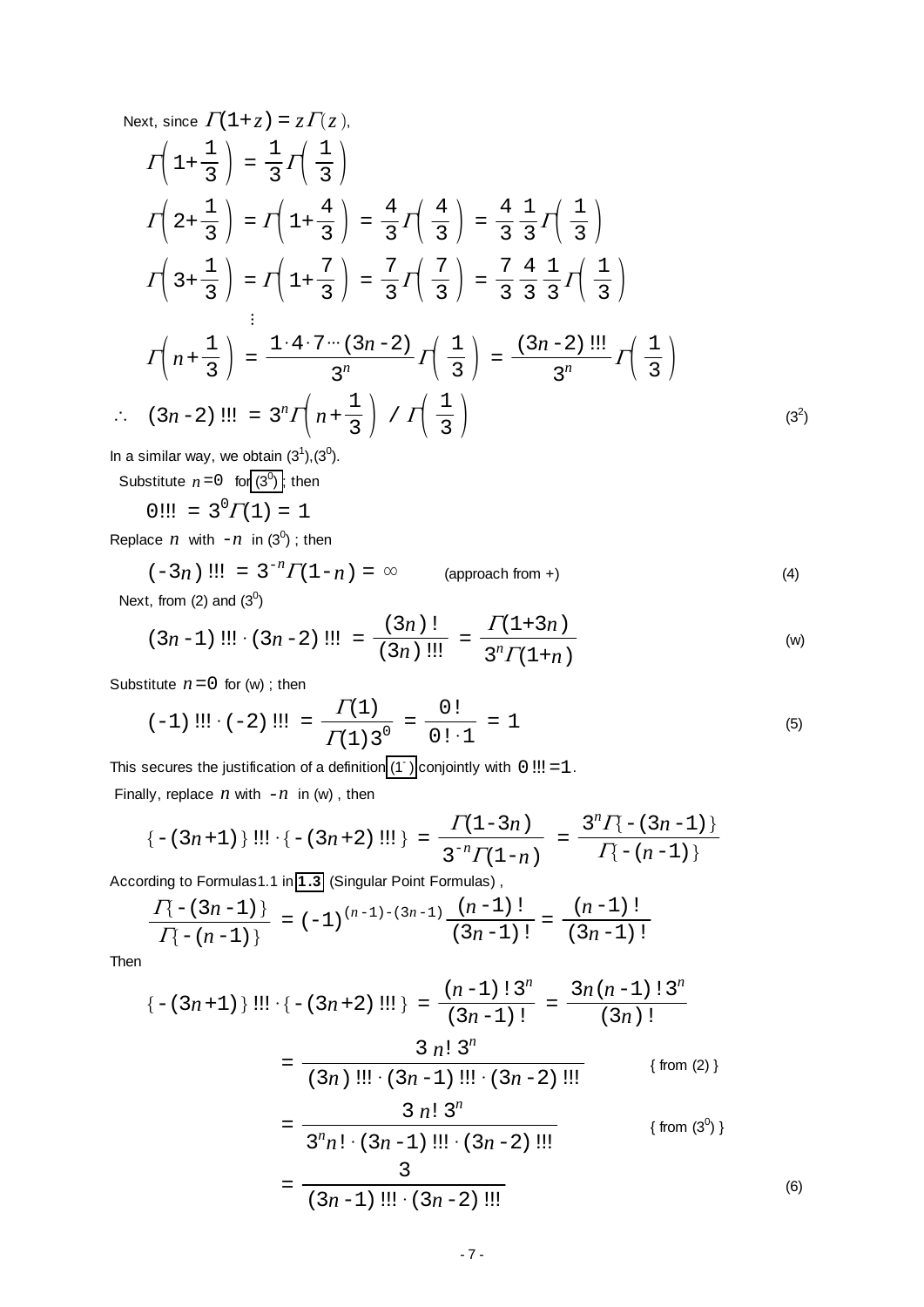17::: = 
$$
(3 \cdot 6 - 1)
$$
 ::: =  $3^6 \Gamma \left(6 + \frac{2}{3}\right) / \Gamma \left(\frac{2}{3}\right) = 3^6 \Gamma \left(\frac{20}{3}\right) / \Gamma \left(\frac{2}{3}\right)$   
=  $729 \times 389 .03492617 / 1 .35411794 = 209439 .9998$ 

#### **Example 2**

$$
(-4) \dots (-5) \dots = \frac{3}{1 \dots 2} = \frac{3}{2}
$$

#### **2.2.3 Expression by the triple factorial of Maclaurin expansion**

#### **Formula 2.2.3**

$$
f\left(\frac{x}{3}\right) = \frac{f(0)}{0!}x^{0} + \frac{f'(0)}{3!}x^{1} + \frac{f''(0)}{6!}x^{2} + \frac{f^{(3)}(0)}{9!}x^{3} + \cdots
$$
 (7)

**Calculation**

$$
f(x) = f(0) + \frac{f'(0)}{1!}x^1 + \frac{f''(0)}{2!}x^2 + \frac{f^{(3)}(0)}{3!}x^3 + \cdots
$$
  
=  $\frac{f(0)}{3^0 \cdot 0!}3x^0 + \frac{f'(0)}{3^1 \cdot 1!}3^1x^1 + \frac{f''(0)}{3^2 \cdot 2!}3^2x^2 + \frac{f^{(3)}(0)}{3^3 \cdot 3!}3^3x^3 + \cdots$   
=  $\frac{f(0)}{0!!!} (3x)^0 + \frac{f'(0)}{3!!!} (3x)^1 + \frac{f''(0)}{6!!!} (3x)^2 + \frac{f^{(3)}(0)}{9!!!} (3x)^3 + \cdots$ 

Replacing *x* with *x*/3, we obtain (7).

## **2.2.4 Expansion by the triple factorial of an elementary function**

Applying Formula 2.2.3 to an elementary function, we obtain the following expressions.

#### **(1) Expansion by the triple factorial of the exponental function**

$$
e^{\pm \frac{x}{3}} = \frac{x^0}{0 \text{...}} \pm \frac{x^1}{3 \text{...}} + \frac{x^2}{6 \text{...}} \pm \frac{x^3}{9 \text{...}} + \frac{x^4}{12 \text{...}} \pm \cdots
$$

#### **(2) Expansions by the triple factorial of the trigonometric function**

$$
\cos\frac{x}{3} = \frac{x^0}{0!!} - \frac{x^2}{6!!} + \frac{x^4}{12!!} - \frac{x^6}{18!!} + \frac{x^8}{24!!} - \cdots
$$
  

$$
\sin\frac{x}{3} = \frac{x^1}{3!!} - \frac{x^3}{9!!} + \frac{x^5}{15!!} - \frac{x^7}{21!!} + \frac{x^9}{27!!} - \cdots
$$

## **(3) Expansions by the triple factorial of the hyperbolic function**

$$
\cosh\frac{x}{3} = \frac{x^0}{0 \text{ ...}} + \frac{x^2}{6 \text{ ...}} + \frac{x^4}{12 \text{ ...}} + \frac{x^6}{18 \text{ ...}} + \frac{x^8}{24 \text{ ...}} + \cdots
$$
\n
$$
\sinh\frac{x}{3} = \frac{x^1}{3 \text{ ...}} + \frac{x^3}{9 \text{ ...}} + \frac{x^5}{15 \text{ ...}} + \frac{x^7}{21 \text{ ...}} + \frac{x^9}{27 \text{ ...}} + \cdots
$$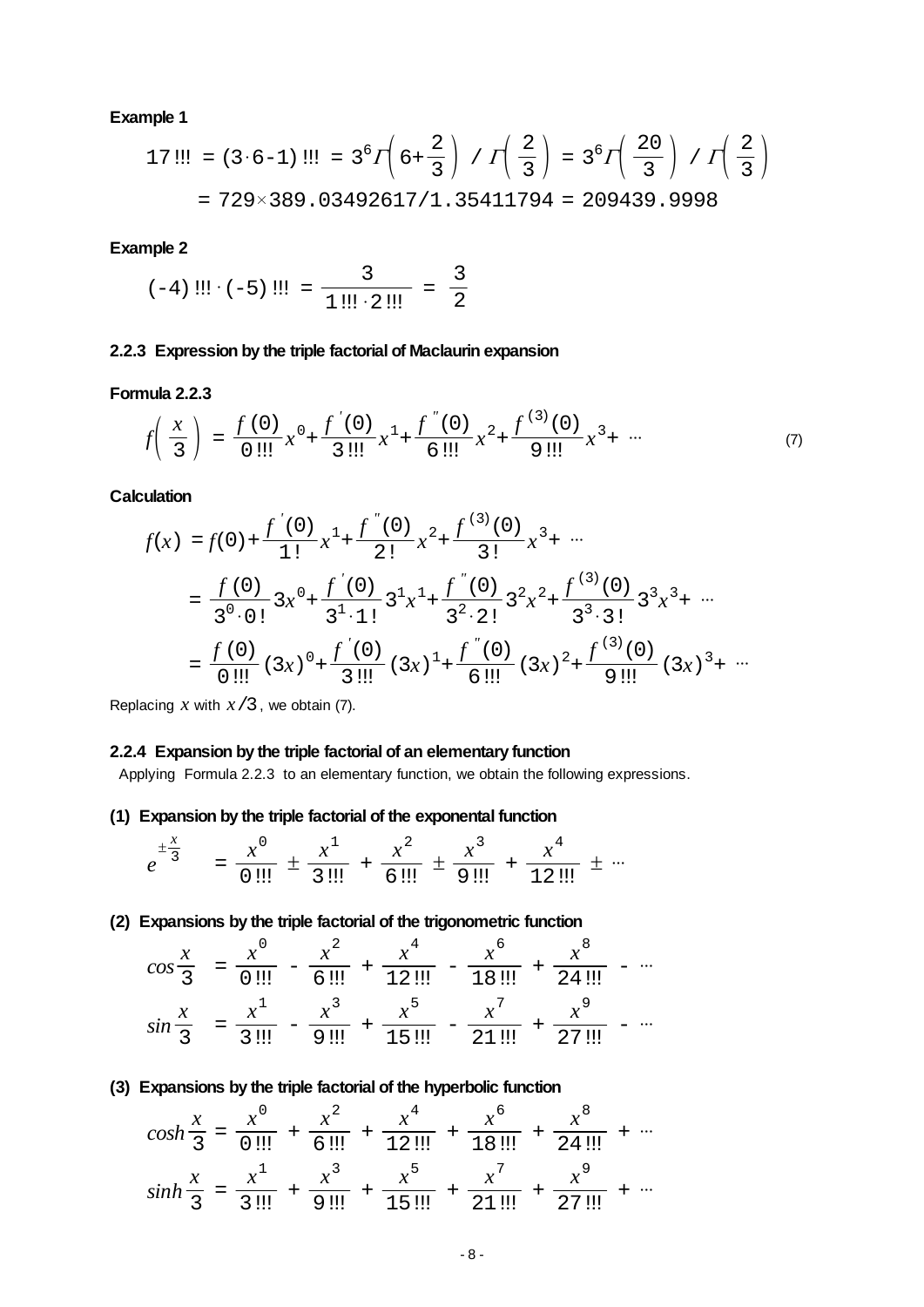**(4) Expansions by the triple factorial of the logarithmic function**

$$
\log\left(1\pm\frac{x}{3}\right) = \pm\frac{0!}{3!1!}x - \frac{1!}{6!1!}x^2 \pm \frac{2!}{9!1!}x^3 - \frac{3!}{12!1!}x^4 \pm \cdots
$$

$$
\log\sqrt{\frac{3+x}{3-x}} = \frac{0!}{3!1!}x + \frac{2!}{9!1!}x^3 + \frac{4!}{15!1!}x^5 + \frac{6!}{21!1!}x^7 + \cdots
$$

$$
\frac{1}{2i}\log\frac{3+xi}{3-xi} = \frac{0!}{3!1!}x - \frac{2!}{9!1!}x^3 + \frac{4!}{15!1!}x^5 - \frac{6!}{21!1!}x^7 + \cdots
$$

**(5) Expansions by the triple factorial of the inverse trigonometric function**

$$
\tan^{-1}\frac{x}{3} = \frac{0!}{3!1!}x - \frac{2!}{9!1!}x^3 + \frac{4!}{15!1!}x^5 - \frac{6!}{21!1!}x^7 + \cdots
$$
  
 
$$
\therefore \quad \tan^{-1}\frac{x}{3} = \frac{1}{2i}\log\frac{3+xi}{3-xi}
$$

**(6) Expansions by the triple factorial of the inverse hyperbolic function**

$$
\tanh^{-1}\frac{x}{3} = \frac{0!}{3!!!}x + \frac{2!}{9!!!}x^3 + \frac{4!}{15!!!}x^5 + \frac{6!}{21!!!}x^7 + \cdots
$$
  
 
$$
\therefore \quad \tanh^{-1}\frac{x}{3} = \log\sqrt{\frac{3+x}{3-x}} \qquad |x| < 3
$$

**(7) Expansions by the triple factorial of the irrational function**

$$
(1 \pm x)^{\frac{1}{3}} = 1 \pm \frac{(-1) \text{ iii}}{3 \text{ iii}} x - \frac{2 \text{ iii}}{6 \text{ iii}} x^2 \pm \frac{5 \text{ iii}}{9 \text{ iii}} x^3 - \frac{8 \text{ iii}}{12 \text{ iii}} x^4 \pm \cdots
$$
\n
$$
(1 \pm x)^{-\frac{1}{3}} = 1 \mp \frac{1 \text{ iii}}{3 \text{ iii}} x + \frac{4 \text{ iii}}{6 \text{ iii}} x^2 \mp \frac{7 \text{ iii}}{9 \text{ iii}} x^3 + \frac{10 \text{ iii}}{12 \text{ iii}} x^4 \mp \cdots
$$
\n
$$
\int_0^x \sqrt[3]{1 \pm x^3} dx = x \pm \frac{(-1) \text{ iii}}{3 \text{ iii}} \frac{1}{4} x^4 - \frac{2 \text{ iii}}{6 \text{ iii}} \frac{1}{7} x^7 \pm \frac{5 \text{ iii}}{9 \text{ iii}} \frac{1}{10} x^{10} - \cdots
$$
\n
$$
\int_0^x \frac{dx}{\sqrt[3]{1 \pm x^3}} = x \mp \frac{1 \text{ iii}}{3 \text{ iii}} \frac{1}{4} x^4 + \frac{4 \text{ iii}}{6 \text{ iii}} \frac{1}{7} x^7 \mp \frac{7 \text{ iii}}{9 \text{ iii}} \frac{1}{10} x^{10} + \cdots
$$

#### **2.2.5 The triple factorial series of the elementary function**

The following series are obtained as the special values of 2.2.4 .

$$
e^{\frac{1}{3}} = \frac{1}{0 \text{...}} + \frac{1}{3 \text{...}} + \frac{1}{6 \text{...}} + \frac{1}{9 \text{...}} + \frac{1}{12 \text{...}} + \cdots
$$
  
\n
$$
e^{-\frac{1}{3}} = \frac{1}{0 \text{...}} - \frac{1}{3 \text{...}} + \frac{1}{6 \text{...}} - \frac{1}{9 \text{...}} + \frac{1}{12 \text{...}} - \cdots
$$
  
\n
$$
\cos \frac{1}{3} = \frac{1}{0 \text{...}} - \frac{1}{6 \text{...}} + \frac{1}{12 \text{...}} - \frac{1}{18 \text{...}} + \frac{1}{24 \text{...}} - \cdots
$$
  
\n
$$
\sin \frac{1}{3} = \frac{1}{3 \text{...}} - \frac{1}{9 \text{...}} + \frac{1}{15 \text{...}} - \frac{1}{21 \text{...}} + \frac{1}{27 \text{...}} - \cdots
$$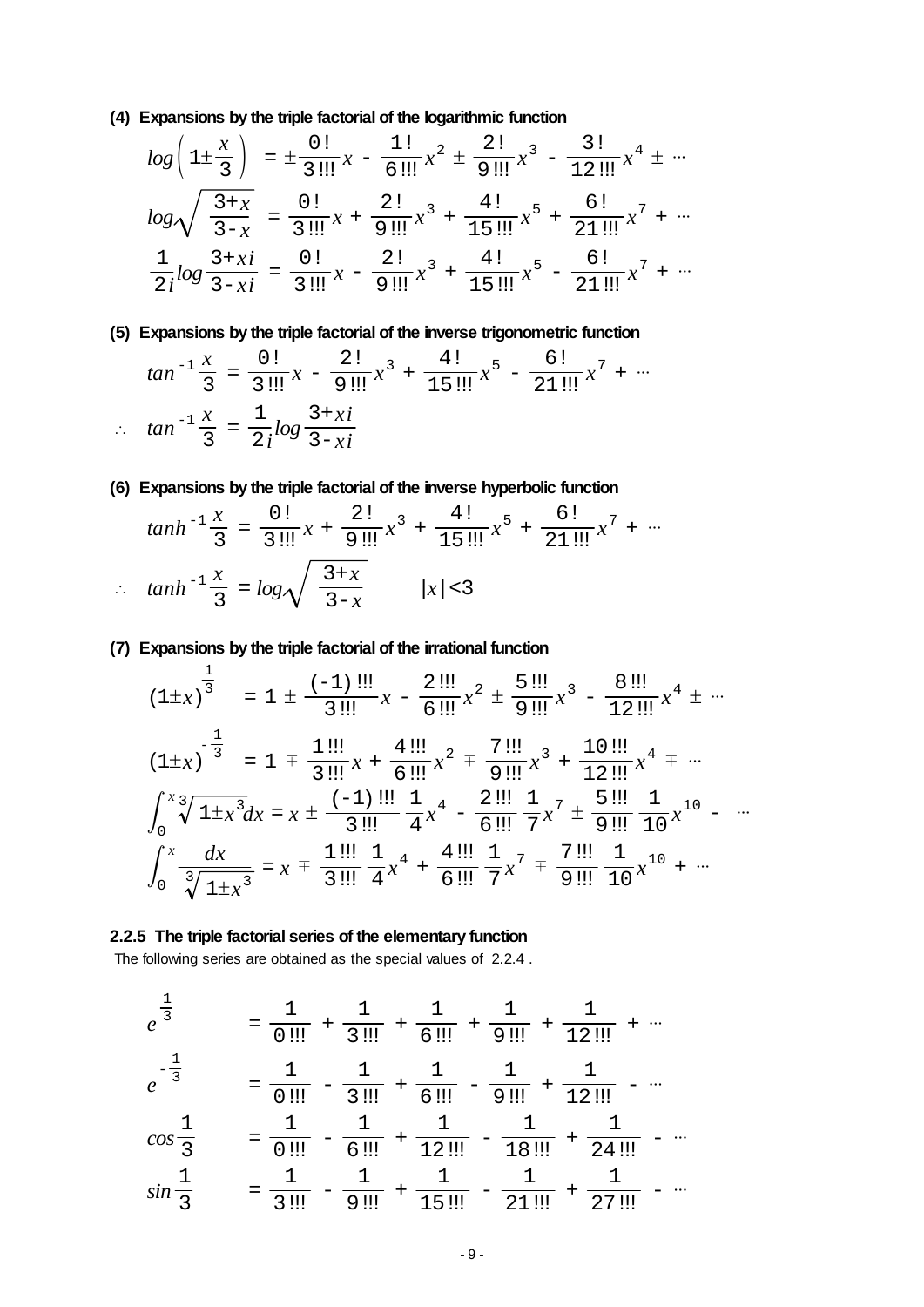|                         | $\cosh \frac{1}{3} \quad = \frac{1}{0 \, \text{iii}} + \frac{1}{6 \, \text{iii}} + \frac{1}{12 \, \text{iii}} + \frac{1}{18 \, \text{iii}} + \frac{1}{24 \, \text{iii}} + \cdots$                    |
|-------------------------|------------------------------------------------------------------------------------------------------------------------------------------------------------------------------------------------------|
|                         | $sinh\frac{1}{3}$ = $\frac{1}{3}$ = $\frac{1}{9}$ + $\frac{1}{9}$ + $\frac{1}{15}$ + $\frac{1}{21}$ + $\frac{1}{27}$ + $\frac{1}{27}$ + $\cdots$                                                     |
|                         | $log\frac{4}{3}$ = $\frac{0!}{3}$ - $\frac{1!}{6}$ + $\frac{2!}{9}$ - $\frac{3!}{12}$ +                                                                                                              |
|                         | $-log \frac{2}{3} = \frac{0!}{3} \frac{1!}{8!} + \frac{1!}{6! \frac{1!}{8!}} + \frac{2!}{9! \frac{1!}{8!}} + \frac{3!}{12! \frac{1!}{8!}} + \cdots$                                                  |
|                         | $log \sqrt{2} \qquad = \frac{0!}{3}!! \; + \frac{2!}{9}!! \; + \frac{4!}{15}!! \; + \frac{6!}{21}!! \; + \cdots$                                                                                     |
|                         | $tan^{-1}\frac{1}{3}$ = $\frac{0!}{3!1!}$ - $\frac{2!}{9!1!}$ + $\frac{4!}{15!1!}$ - $\frac{6!}{21!1!}$ +                                                                                            |
|                         | $\tanh^{-1}\frac{1}{3} = \frac{0!}{3!!} + \frac{2!}{9!!} + \frac{4!}{15!!} + \frac{6!}{21!!} + \cdots$                                                                                               |
|                         | $\sqrt[3]{2}$ = 1 + $\frac{(-1) \text{ iii}}{3 \text{ iii}}$ - $\frac{2 \text{ iii}}{6 \text{ iii}}$ + $\frac{5 \text{ iii}}{9 \text{ iii}}$ - $\frac{8 \text{ iii}}{12 \text{ iii}}$ +              |
| $\frac{1}{\sqrt[3]{2}}$ | $= 1 - \frac{1 \text{iii}}{3 \text{iii}} + \frac{4 \text{iii}}{6 \text{iii}} - \frac{7 \text{iii}}{9 \text{iii}} + \frac{10 \text{iii}}{12 \text{iii}} -$                                            |
| 1                       | $=\frac{(-1) \, \text{iii}}{3 \, \text{iii}} \, + \frac{2 \, \text{iii}}{6 \, \text{iii}} \, + \frac{5 \, \text{iii}}{9 \, \text{iii}} \, + \frac{8 \, \text{iii}}{12 \, \text{iii}} \, + \, \cdots$ |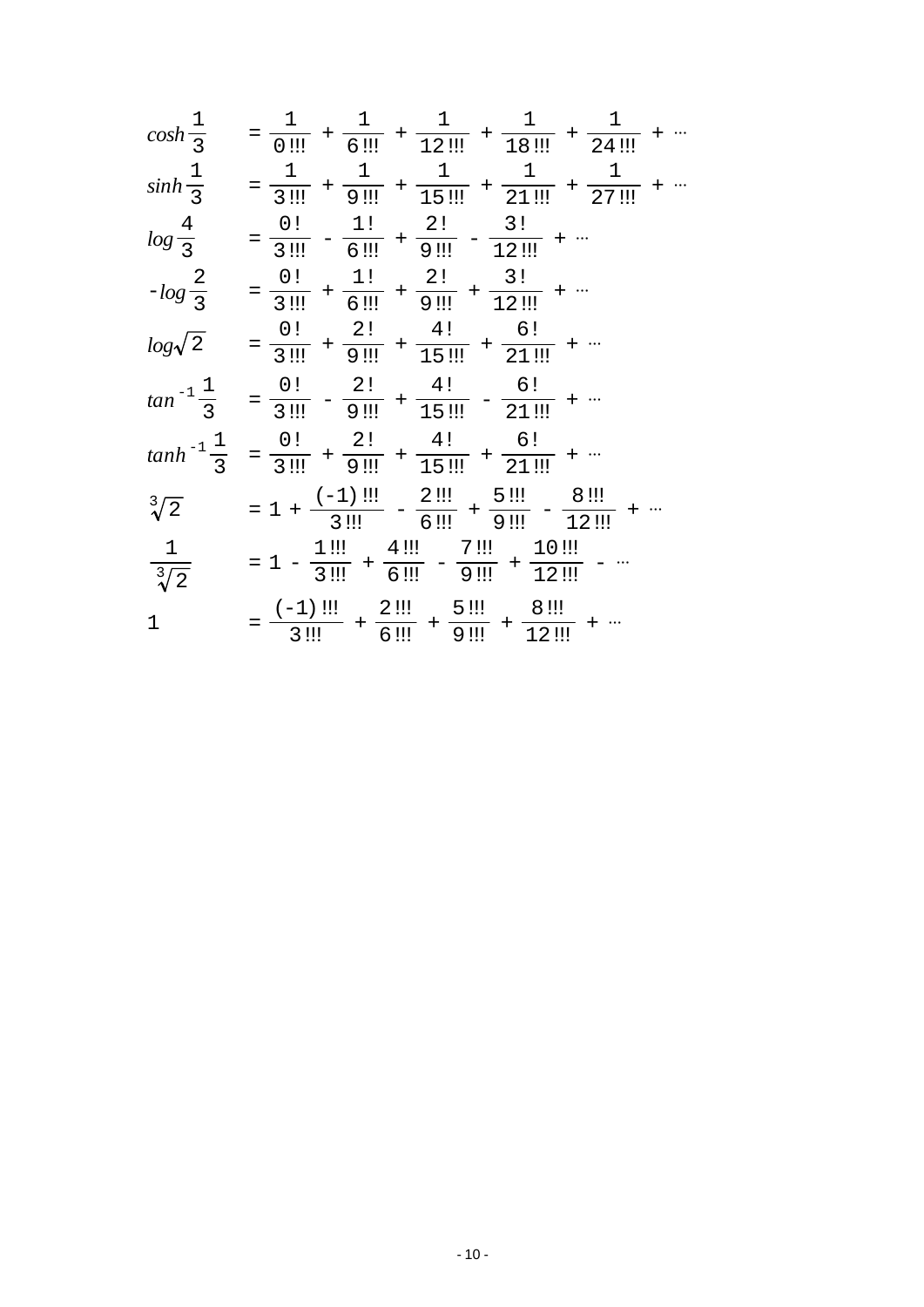## <span id="page-10-0"></span>**2.3 Multi factorial**

#### **2.3.1 The definition of a Multi factorial**

#### **Definition 2.3.1**

When *m*, *n* denote natural number and  $!! \cdots !$  (k pieces)  $\equiv !_k$ ,

$$
m!_k \equiv n \cdot (n-k) \cdot (n-2k) \cdots (1+k) \cdot 1 \qquad m = kn - (k-1) \qquad (1^{k-1})
$$

$$
\equiv n \cdot (n-k) \cdot (n-2k) \cdots \{ (k-1)+k \} \cdot (k-1) \quad m = kn-1 \tag{1} (1)
$$

$$
\equiv n \cdot (n-k) \cdot (n-2k) \cdots (k+k) \cdot k \qquad m=kn \qquad (1^0)
$$

$$
m = 0, -1, \cdots, -(k-1) \tag{1}
$$

## **Example**

$$
1!_4 = 1, \quad 5!_4 = 1 \cdot 5, \qquad 9!_4 = 1 \cdot 5 \cdot 9, \quad 13!_4 = 1 \cdot 5 \cdot 9 \cdot 13, \qquad \cdots
$$
\n
$$
2!_4 = 2, \quad 6!_4 = 2 \cdot 6, \qquad 10!_4 = 2 \cdot 6 \cdot 10, \quad 14!_4 = 2 \cdot 6 \cdot 10 \cdot 14, \qquad \cdots
$$
\n
$$
3!_4 = 3, \quad 7!_4 = 3 \cdot 7, \qquad 11!_4 = 3 \cdot 7 \cdot 11, \quad 15!_4 = 3 \cdot 7 \cdot 11 \cdot 15, \qquad \cdots
$$
\n
$$
4!_4 = 4, \quad 8!_4 = 4 \cdot 8, \qquad 12!_4 = 4 \cdot 8 \cdot 12, \quad 16!_4 = 4 \cdot 8 \cdot 12, 16, \qquad \cdots
$$
\n
$$
0!_4 = (-1)!_4 = (-2)!_4 = (-3)!_4 = 1
$$

#### **2.3.2 The basic formulas of a multifactorial**

#### **Formula 2.3.2**

When  $k, n$  and  $\Gamma(z)$  denote a natural number and a gamma function respectively,

$$
n! = n!_{k} \cdot (n-1)!_{k} \cdot (n-2)!_{k} \cdots \cdot \{n-(k-1)\}!_{k}
$$
 (2)

$$
(kn-s) \mathsf{!}_k = k^n \Gamma\left(n + \frac{k-s}{k}\right) / \Gamma\left(\frac{k-s}{k}\right) , \quad s = 1, 2, \dots k-1 \tag{3^s}
$$

$$
(kn)!\,|_{k} = k^{n} \Gamma\left(n + \frac{k}{k}\right) / \Gamma\left(\frac{k}{k}\right) = k^{n} \Gamma(n + 1) = k^{n} n! \tag{30}
$$

$$
(-kn) \, \mathbf{1}_k = \infty, \qquad \qquad 0 \, \mathbf{1}_k = 1 \tag{4}
$$

$$
(-1) \, 1_k \cdot (-2) \, 1_k \cdot \cdots \cdot \{ -(k-1) \} \, 1_k = 1 \tag{5}
$$

$$
\{- (kn+1) \} \cdot k \cdot \{- (kn+2) \} \cdot k \cdots \cdot \{- (kn+k-1) \} \cdot k
$$

$$
= \frac{k}{(kn-1) \, 1_k \cdot (kn-2) \, 1_k \cdots \, \cdot \{kn - (k-1)\} \, 1_k} \tag{6}
$$

#### **Proof**

First, calculate 
$$
(1^{k-1}) \times \cdots \times (1^1) \times (1^0)
$$
, as follows.  
\n
$$
\{kn - (k-1)\} \, 1_k \cdot \cdots \cdot (kn-1) \, 1_k \cdot (kn) \, 1_k
$$
\n
$$
= \{kn - (k-1)\} \{kn - (2k-1)\} \{kn - (3k-1)\} \cdots (k+1) \cdot 1
$$
\n
$$
\times \{kn - (k-2)\} \{kn - (2k-2)\} \{kn - (3k-2)\} \cdots (k+2) \cdot 2
$$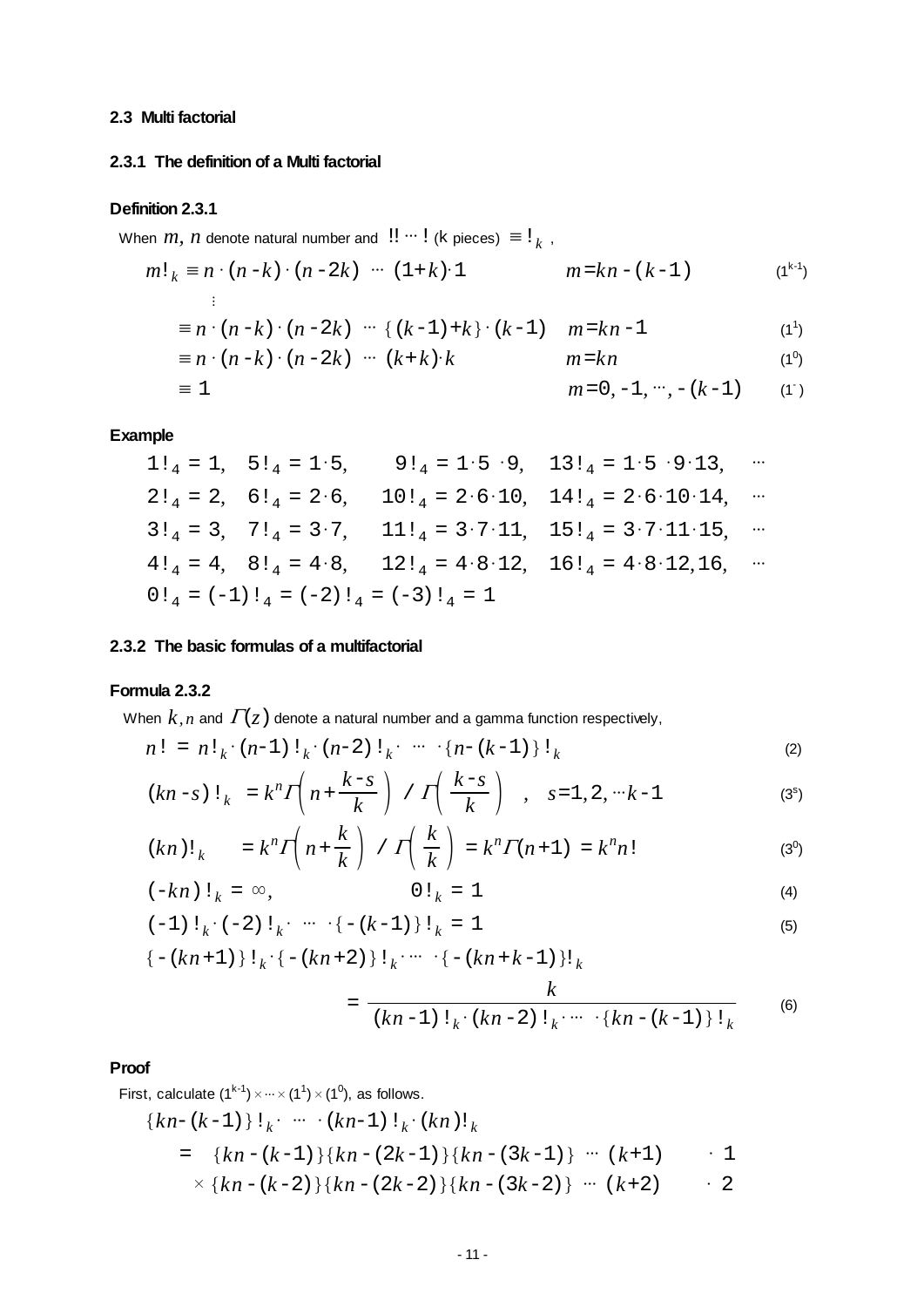$$
\begin{array}{ll}\n\vdots \\
\times & (kn-1) \\
\times & kn \\
\times & kn \\
\end{array}\n\quad\n\begin{array}{ll}\n\{kn - (k+1)\} \{kn - (2k+1)\} \cdots \{k + (k-1)\} \ (k-1) \\
\times & kn \\
\end{array}
$$
\n
$$
= (kn)! \qquad (kn - k)
$$

Replacing 2*n* with n, we obtain [\(2\).](#page-10-0)

Next, since 
$$
\Gamma(1+z) = z\Gamma(z)
$$
,  
\n
$$
\Gamma\left(1+\frac{k-s}{k}\right) = \frac{k-s}{k}\Gamma\left(\frac{k-s}{k}\right)
$$
\n
$$
\Gamma\left(2+\frac{k-s}{k}\right) = \Gamma\left(1+\frac{2k-s}{k}\right) = \frac{2k-s}{k}\Gamma\left(\frac{2k-s}{k}\right) = \frac{2k-s}{k}\frac{k-s}{k}\Gamma\left(\frac{k-s}{k}\right)
$$
\n
$$
\Gamma\left(3+\frac{k-s}{k}\right) = \Gamma\left(1+\frac{3k-s}{k}\right) = \frac{3k-s}{k}\frac{2k-s}{k}\frac{k-s}{k}\Gamma\left(\frac{k-s}{k}\right)
$$
\n
$$
\Gamma\left(n+\frac{k-s}{k}\right) = \frac{(nk-s)\cdots(2k-s)(k-s)}{k^n}\Gamma\left(\frac{k-s}{k}\right) = \frac{(kn-s)!\,k}{k^n}\Gamma\left(\frac{k-s}{k}\right)
$$
\n
$$
\therefore (kn-s)!\,k = k^n\Gamma\left(n+\frac{k-s}{k}\right) / \Gamma\left(\frac{k-s}{k}\right)
$$
\n(3<sup>s</sup>)

Especially substituting  $s = 0$  for (3<sup>s</sup>), we obtain (3<sup>0</sup>) Substitute  $n = 0$  for  $(3^0)$ ; then

 $0!_k = k^0 \Gamma(1) = 1$ 

Replace  $n$  with  $-n$  in  $(3^0)$ ; then

$$
(-kn)!_k = k^{-n} \Gamma(1-n) = \infty
$$
 (approach from +) (4)

Next, from (2) and  $(3^0)$ 

$$
(kn-1) \, 1_k \cdot (kn-2) \, 1_k \cdot \cdots \, \cdot \{kn - (k-1)\} \, 1_k = \frac{(kn) \, 1}{(kn) \, 1_k} = \frac{\Gamma(1+kn)}{k^n \Gamma(1+n)} \qquad \text{(w)}
$$

Substitute  $n = 0$  for (w); then

$$
(-1) 1_{k} \cdot (-2) 1_{k} \cdot \cdots \cdot \{- (k-1) \} 1_{k} = \frac{\Gamma(1)}{\Gamma(1) k^{0}} = \frac{0!}{0! \cdot 1} = 1
$$

This secures the justification of a definition (1<sup>-</sup>) conjointly with  $0!_k=1$ .

Finally, replace  $n$  with  $-n$  n (w), then

$$
\begin{aligned} \{-(kn+1)\} \, !\, \, _k \cdot \{-(kn+2)\} \, !\, \, _k \cdots \, \cdot \{-(kn+k-1)\} \, !\, \, _k \\ &= \, \frac{\varGamma(1-kn)}{k^{-n}\varGamma(1-n)} \, = \, \frac{k^n \varGamma\left\{-(kn-1)\right\}}{\varGamma\left\{-(n-1)\right\}} \end{aligned}
$$

According to Frmulas1.1 in **[1.3](/gamma_digamma.pdf) (**Singular Point Formulas) ,

$$
\frac{\Gamma\{-(kn-1)\}}{\Gamma\{-(n-1)\}} = (-1)^{(n-1)-(kn-1)} \frac{(n-1)!}{(kn-1)!} = (-1)^{-(k-1)n} \frac{(n-1)!}{(kn-1)!}
$$

**Tthen** 

$$
\{-(kn+1)\}\,!\, \{-(kn+2)\}\,!\, \{-(kn+k-1)\}\,!\, \{k\}
$$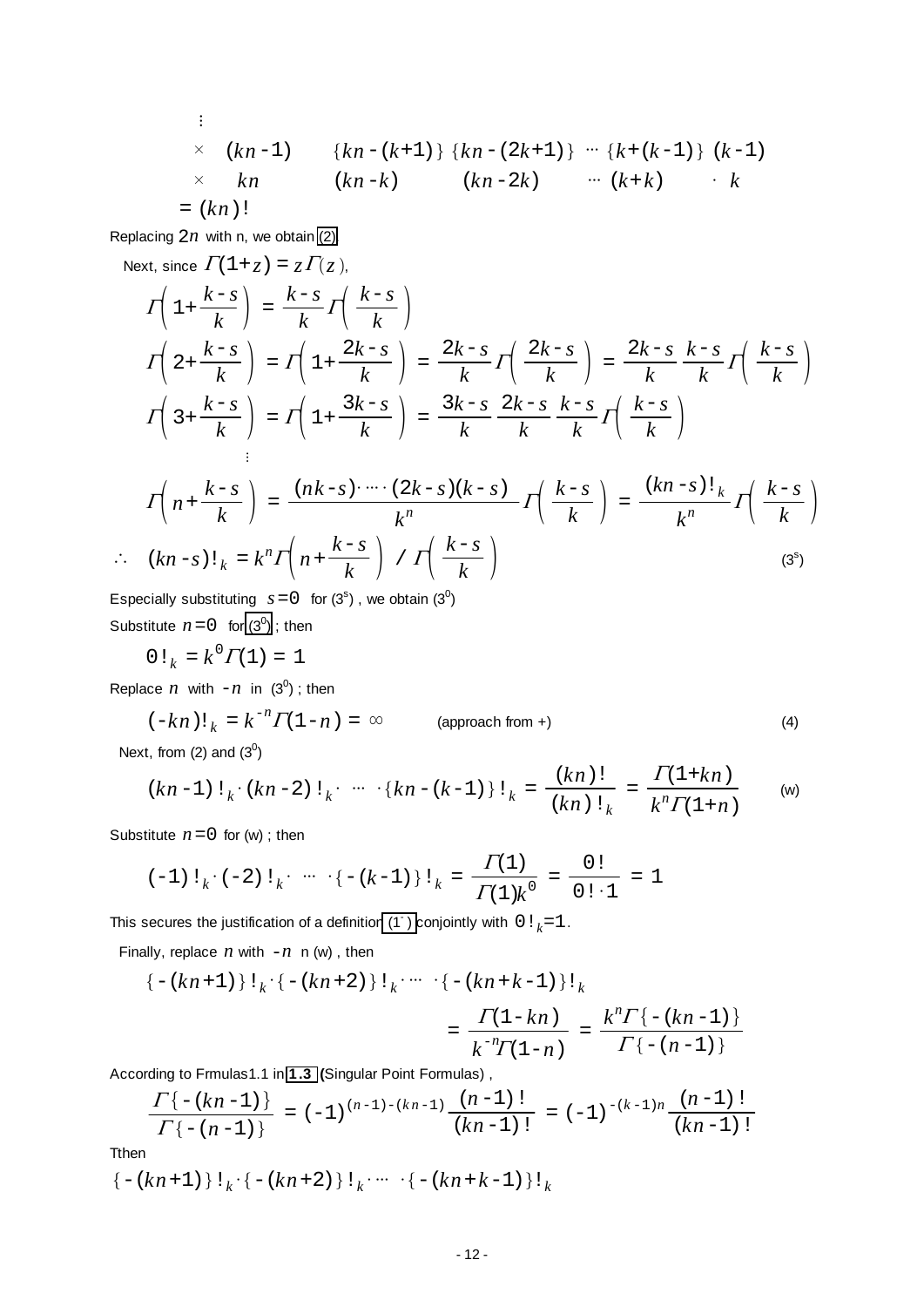$$
= (-1)^{-(k-1)n} \frac{(n-1)! k^n}{(kn-1)!} = (-1)^{-(k-1)n} \frac{kn (n-1)! k^n}{(kn)!}
$$
  
=  $(-1)^{-(k-1)n} \frac{k n! k^n}{(kn)! k \cdot (kn-1)! k \cdot (kn-2)! k \cdot \dots \cdot (kn-(k-1))! k}$  {from (2)}

$$
= (-1)^{-(k-1)n} \frac{kn! k^n}{k^n n! \cdot (kn-1)! k \cdot (kn-2)! k \cdot \cdots \cdot \{kn - (k-1)\}! k}
$$
 {from (3<sup>0</sup>)}

$$
= (-1)^{-(k-1)n} \frac{k}{(kn-1)!_k \cdot (kn-2)!_k \cdot \cdots \cdot \{kn-(k-1)\}!_k}
$$
 (6)

$$
27!_5 = (5 \times 6 - 3)!_5 = 5^6 \Gamma \left( 6 + \frac{5 - 3}{5} \right) / \Gamma \left( \frac{5 - 3}{5} \right) = 5^6 \Gamma \left( \frac{32}{5} \right) / \Gamma \left( \frac{2}{5} \right)
$$
  
= 15625×240.83377994/2.21815954 = 1696464.0025

## **Example 2**

$$
(-6) \, 1_5 \cdot (-7) \, 1_5 \cdot (-8) \, 1_5 \cdot (-9) \, 1_5 = \frac{(-1)^{-(5-1)} \cdot 5}{1 \, 1_5 \cdot 2 \, 1_5 \cdot 3 \, 1_5 \cdot 4 \, 1_5} = \frac{5}{24}
$$

## **2.3.3 Expression by the k-fold factorial of Maclaurin expansion**

## **Formula 2.3.3**

$$
f\left(\frac{x}{k}\right) = \frac{f(0)}{0!_k}x^0 + \frac{f^{(1)}(0)}{k!_k}x^1 + \frac{f^{(2)}(0)}{(2k)!_k}x^2 + \frac{f^{(3)}(0)}{(3k)!_k}x^3 + \cdots
$$
 (7)

**Calculation**

$$
f(x) = f(0) + \frac{f^{(1)}(0)}{1!} x^1 + \frac{f^{(2)}(0)}{2!} x^2 + \frac{f^{(3)}(0)}{3!} x^3 + \cdots
$$
  
\n
$$
= \frac{f(0)}{k^0 \cdot 0!} kx^0 + \frac{f^{(1)}(0)}{k^1 \cdot 1!} k^1 x^1 + \frac{f^{(2)}(0)}{k^2 \cdot 2!} k^2 x^2 + \frac{f^{(3)}(0)}{k^3 \cdot 3!} k^3 x^3 + \cdots
$$
  
\n
$$
= \frac{f(0)}{0!_k} (kx)^0 + \frac{f^{(1)}(0)}{k!_k} (kx)^1 + \frac{f^{(2)}(0)}{(2k)!_k} (kx)^2 + \frac{f^{(3)}(0)}{(3k)!_k} (kx)^3 + \cdots
$$

Replacing  $x$  with  $x/k$ , we obtain (7).

## **2.3.4 Expansion by the multifactorial of an elementary function**

Applying Formula 2.3.3 to an elementary function, we obtain the following expressions.

**(1) Expansion by the multifactorial of the exponental function**

$$
e^{\pm \frac{x}{n}} = \frac{x^0}{0!_n} \pm \frac{x^1}{n!_n} + \frac{x^2}{(2n)!_n} \pm \frac{x^3}{(3n)!_n} + \frac{x^4}{(4n)!_n} \pm \cdots
$$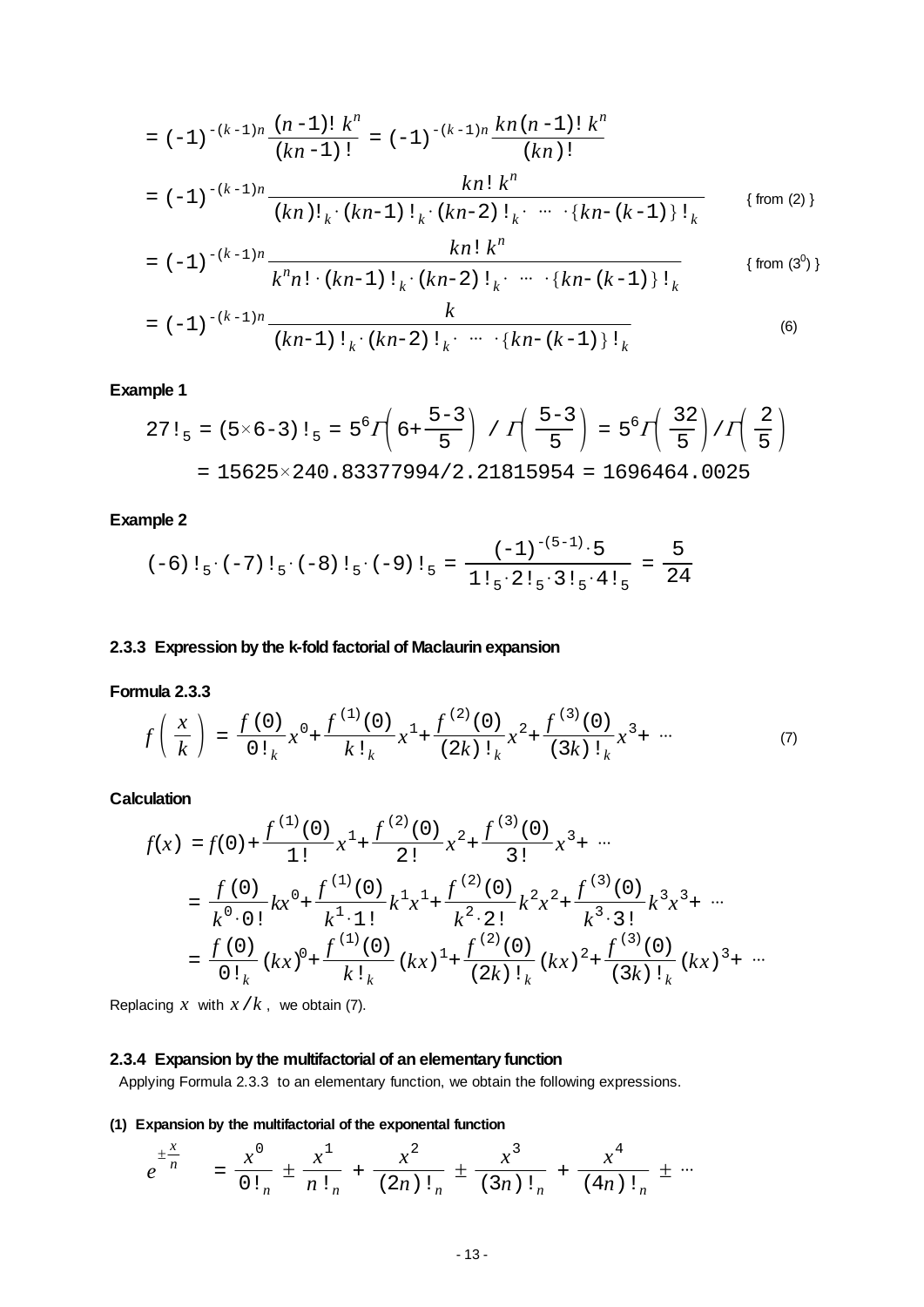**(2) Expansions by the multifactorial of the trigonometric function**

$$
\cos\frac{x}{n} = \frac{x^0}{0!_n} - \frac{x^2}{(2n)!_n} + \frac{x^4}{(4n)!_n} - \frac{x^6}{(6n)!_n} + \frac{x^8}{(8n)!_n} - \cdots
$$
  

$$
\sin\frac{x}{n} = \frac{x^1}{n!_n} - \frac{x^3}{(3n)!_n} + \frac{x^5}{(5n)!_n} - \frac{x^7}{(7n)!_n} + \frac{x^9}{(9n)!_n} - \cdots
$$

## **(3) Expansions by the multifactorial of the hyperbolic function**

$$
\cosh\frac{x}{n} = \frac{x^0}{0!_n} + \frac{x^2}{(2n)!_n} + \frac{x^4}{(4n)!_n} + \frac{x^6}{(6n)!_n} + \frac{x^8}{(8n)!_n} + \cdots
$$

$$
\sinh\frac{x}{n} = \frac{x^1}{n!_n} + \frac{x^3}{(3n)!_n} + \frac{x^5}{(5n)!_n} + \frac{x^7}{(7n)!_n} + \frac{x^9}{(9n)!_n} + \cdots
$$

## **(4) Expansions by the multifactorial of the logarithmic function**

$$
\log\left(1\pm\frac{x}{n}\right) = \pm\frac{0!}{n!_n}x - \frac{1!}{(2n)!_n}x^2 \pm \frac{2!}{(3n)!_n}x^3 - \frac{3!}{(4n)!_n}x^4 \pm \cdots
$$

$$
\log\sqrt{\frac{n+x}{n-x}} = \frac{0!}{n!_n}x + \frac{2!}{(3n)!_n}x^3 + \frac{4!}{(5n)!_n}x^5 + \frac{6!}{(7n)!_n}x^7 + \cdots
$$

$$
\frac{1}{2i}\log\frac{n+xi}{n-xi} = \frac{0!}{n!_n}x - \frac{2!}{(3n)!_n}x^3 + \frac{4!}{(5n)!_n}x^5 - \frac{6!}{(7n)!_n}x^7 + \cdots
$$

## **(5) Expansions by the multifactorial of the inverse trigonometric function**

$$
\tan^{-1}\frac{x}{n} = \frac{0!}{n!_n}x - \frac{2!}{(3n)!_n}x^3 + \frac{4!}{(5n)!_n}x^5 - \frac{6!}{(7n)!_n}x^7 + \cdots
$$

$$
\tan^{-1}\frac{x}{n} = \frac{1}{2i}\log\frac{n+xi}{n-xi}
$$

## **(6) Expansions by the multifactorial of the inverse hyperbolic function**

$$
\tanh^{-1}\frac{x}{n} = \frac{0!}{n!_n}x + \frac{2!}{(3n)!_n}x^3 + \frac{4!}{(5n)!_n}x^5 + \frac{6!}{(7n)!_n}x^7 + \cdots
$$
  
 
$$
\therefore \quad \tanh^{-1}\frac{x}{n} = \log\sqrt{\frac{n+x}{n-x}} \qquad |x| < n
$$

## **(7) Expansions by the multifactorial of the irrational function**

*tan* -1

$$
(1 \pm x)^{\frac{1}{n}} = 1 \pm \frac{(-1) \cdot \binom{n}{n}}{n \cdot \binom{n}{n}} x - \frac{(n-1) \cdot \binom{n}{n}}{(2n) \cdot \binom{n}{n}} x^2 \pm \frac{(2n-1) \cdot \binom{n}{n}}{(3n) \cdot \binom{n}{n}} x^3 - \frac{(3n-1) \cdot \binom{n}{n}}{(4n) \cdot \binom{n}{n}} x^4 \pm \cdots
$$
  

$$
(1 \pm x)^{-\frac{1}{n}} = 1 \mp \frac{1 \cdot \binom{n}{n}}{n \cdot \binom{n}{n}} x + \frac{(n+1) \cdot \binom{n}{n}}{(2n) \cdot \binom{n}{n}} x^2 \mp \frac{(2n+1) \cdot \binom{n}{n}}{(4n) \cdot \binom{n}{n}} x^3 + \frac{(3n+1) \cdot \binom{n}{n}}{(4n) \cdot \binom{n}{n}} x^4 \mp \cdots
$$
  

$$
\int_0^x \sqrt[n]{1 \pm x^n} dx = x \pm \frac{(-1) \cdot \binom{n}{n}}{n \cdot \binom{n}{n}} x^{\frac{n+1}{n}} - \frac{(n-1) \cdot \binom{n}{n}}{(2n) \cdot \binom{n}{n}} x^{\frac{2n+1}{n}} \pm \frac{(2n-1) \cdot \binom{n}{n}}{(3n) \cdot \binom{n}{n}} x^{\frac{3n+1}{n}} - \cdots
$$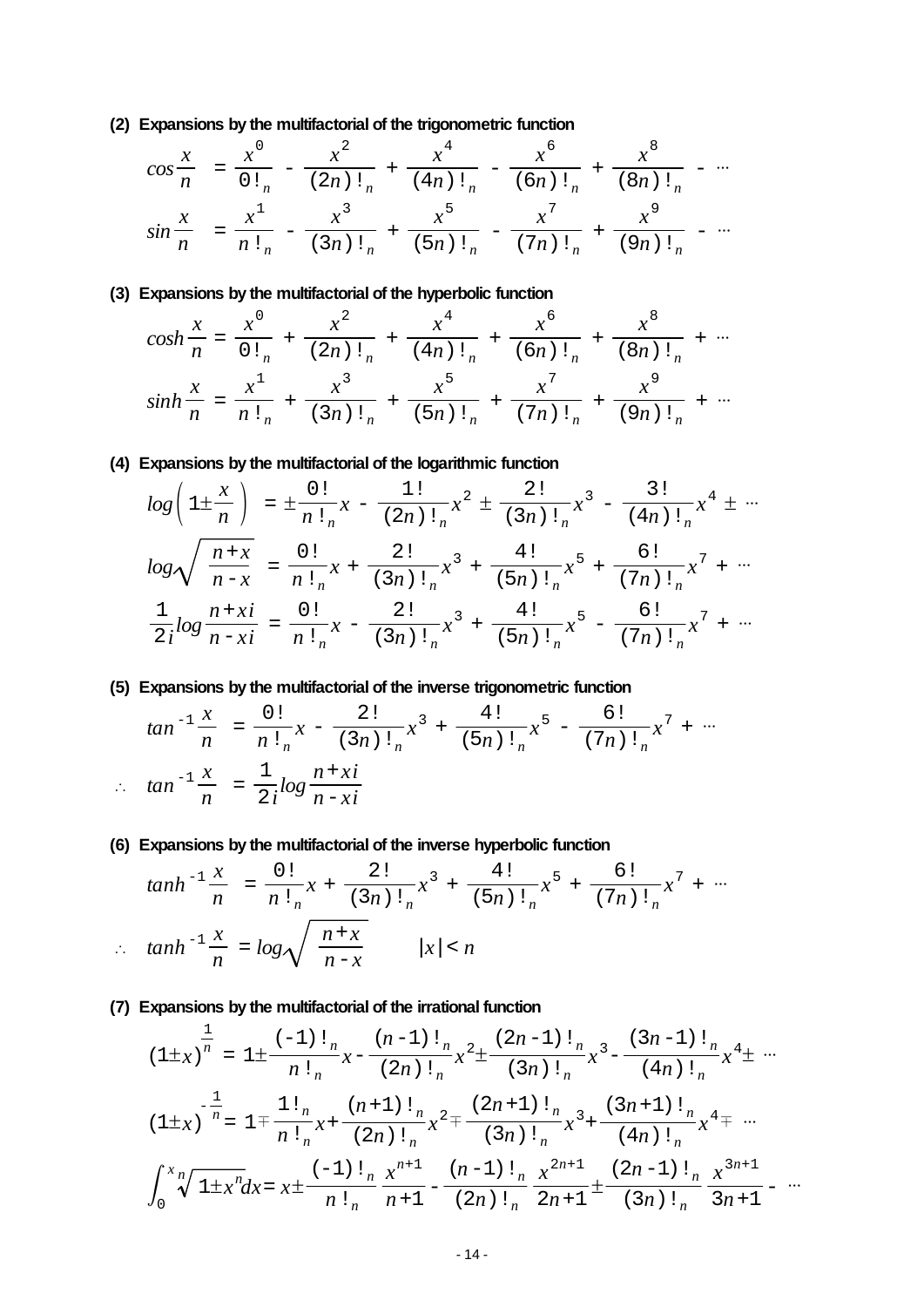$$
\int_0^x \frac{dx}{\sqrt[n]{1 \pm x^n}} = x \pm \frac{1 \cdot \binom{n}{n}}{n \cdot \binom{n}{n}} + \frac{(n+1) \cdot \binom{n}{n}}{(2n) \cdot \binom{n}{n}} \frac{x^{2n+1}}{2n+1} = \frac{(2n+1) \cdot \binom{n}{n}}{(3n) \cdot \binom{n}{n}} \frac{x^{3n+1}}{3n+1} + \cdots
$$

# **2.3.5 The multifactorial series of the elementary function**

The following series are obtained as the special values of **2.3.4** .

$$
e^{\frac{1}{n}}
$$
\n
$$
= \frac{1}{0!_n} \pm \frac{1}{n!_n} + \frac{1}{(2n)!_n} \pm \frac{1}{(3n)!_n} + \frac{1}{(4n)!_n} \pm \cdots
$$
\n
$$
\cos \frac{1}{n}
$$
\n
$$
= \frac{1}{0!_n} - \frac{1}{(2n)!_n} + \frac{1}{(4n)!_n} - \frac{1}{(6n)!_n} + \frac{1}{(8n)!_n} - \cdots
$$
\n
$$
\sin \frac{1}{n}
$$
\n
$$
= \frac{1}{n!_n} - \frac{1}{(3n)!_n} + \frac{1}{(5n)!_n} - \frac{1}{(7n)!_n} + \frac{1}{(8n)!_n} - \cdots
$$
\n
$$
\cosh \frac{1}{n}
$$
\n
$$
= \frac{1}{0!_n} + \frac{1}{(2n)!_n} + \frac{1}{(4n)!_n} + \frac{1}{(6n)!_n} + \frac{1}{(8n)!_n} + \cdots
$$
\n
$$
\sinh \frac{1}{n}
$$
\n
$$
= \frac{1}{n!_n} + \frac{1}{(3n)!_n} + \frac{1}{(5n)!_n} + \frac{1}{(7n)!_n} + \frac{1}{(9n)!_n} + \cdots
$$
\n
$$
\log \left(1 \pm \frac{1}{n}\right) = \pm \frac{0!}{n!_n} - \frac{1!}{(2n)!_n} \pm \frac{2!}{(3n)!_n} - \frac{3!}{(4n)!_n} + \cdots
$$
\n
$$
\log \sqrt{\frac{n+1}{n-1}} = \frac{0!}{n!_n} + \frac{2!}{(3n)!_n} + \frac{4!}{(5n)!_n} + \frac{6!}{(7n)!_n} + \cdots
$$
\n
$$
\tan^{-1} \frac{1}{n}
$$
\n
$$
= \frac{0!}{n!_n} - \frac{2!}{(3n)!_n} + \frac{4!}{(5n)!_n} - \frac{6!}{(7n)!_n} + \cdots
$$
\n
$$
\tan^{-1} \frac{1}{n}
$$
\n
$$
= \frac{0!}{n!
$$

**Especially when** *n***=1**

$$
e = 1 + \frac{1}{1!} + \frac{1}{2!} + \frac{1}{3!} + \frac{1}{4!} + \cdots
$$
  

$$
\frac{1}{e} = 1 - \frac{1}{1!} + \frac{1}{2!} - \frac{1}{3!} + \frac{1}{4!} - \cdots
$$
  

$$
\cos 1 = \frac{1}{0!} - \frac{1}{2!} + \frac{1}{4!} - \frac{1}{6!} + \frac{1}{8!} - \cdots
$$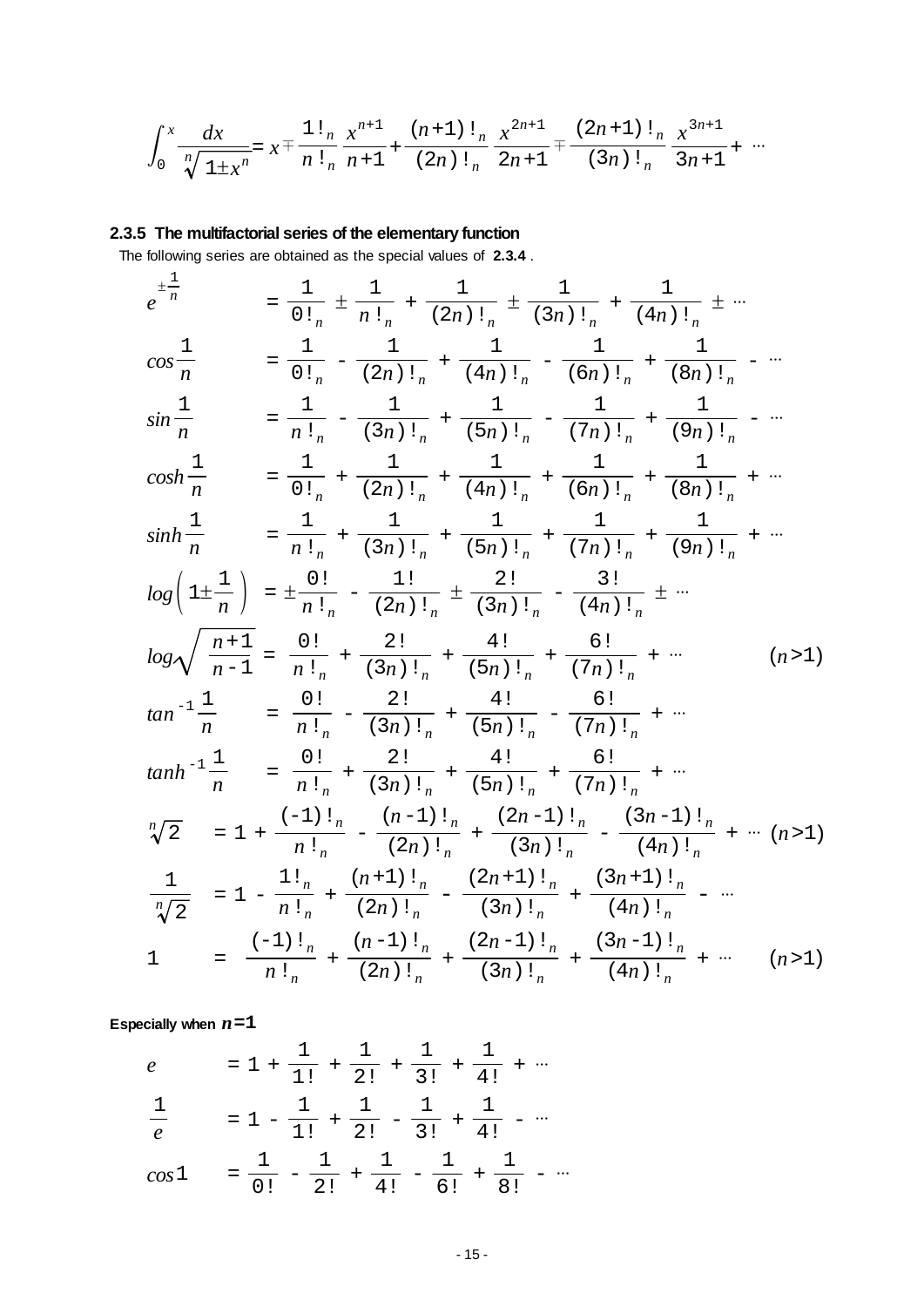$sin 1 = \frac{1}{1!} - \frac{1}{3!}$  $+\frac{1}{5!} - \frac{1}{7!}$  $+\frac{1}{9!} - \cdots$  $cosh 1 = \frac{1}{0!}$ 1  $+\frac{1}{2!}$ 1  $+\frac{-}{4!}$ 1  $+\frac{1}{6!}$ 1  $+\frac{1}{8!}$  $\frac{1}{2!} + \cdots$  $sinh 1 = \frac{1}{1!}$ 1  $+\frac{1}{3!}$ 1  $+\frac{1}{5!}$ 1  $+$   $\frac{-}{7!}$ 1  $+\frac{1}{9!}$  $\frac{1}{2!} + \cdots$  $log 2 = 1 - \frac{1}{2}$ 1  $+\frac{1}{3} - \frac{1}{4} + \cdots$  $tan^{-1}1 = 1 - \frac{1}{3}$  $+\frac{1}{5} - \frac{1}{7} + \cdots$  $tanh^{-1}1 = 1 + \frac{1}{3}$ 1  $+\frac{1}{5}$ 1  $+\frac{1}{7}$  $\frac{1}{7} + \cdots$  =  $\infty$  $\frac{1}{2}$  = 1 - 1 + 1 - 1 + 1 - ...

#### **2.3.6 Expansions by the multifactorial of the Pochhammer Symbol**

Pochhammer Symbol of a rational number smaller than 1 can be expressed by the multi-factorial.

#### **Formula 2.3.4**

When  $n$ ,  $k$  are two or more natural numbers and  $a$  is an integer such that  $|a| < n$ ,

$$
\left(\frac{a}{n}\right)_k = \frac{\{a + (k-1)n\} \cdot l_n}{n^k} \qquad (when \ a > 0)
$$
\n
$$
= \frac{a\{a + (k-1)n\} \cdot l_n}{n^k} \qquad (when \ a < 0)
$$
\n(8)\n(8)

#### **Calculation**

When  $a > 0$ ,

$$
\left(\frac{a}{n}\right)_k = \frac{a}{n} \left(\frac{a}{n} + 1\right) \cdots \left(\frac{a}{n} + k - 1\right) = \frac{a(a+1n)\cdots(a+(k-1)n)}{n^k}
$$

$$
= \frac{\left\{a + (k-1)n\right\}! \cdot n}{n^k}
$$

When  $a < 0$ , since  $a!_n = 1$ ,  $a + 1n > 0$ ,  $\dots$ ,  $a + (k-1)n > 0$ , then

a = 
$$
a \cdot a \cdot l_n
$$
 ( $k=1$ )  
\na( $a+1n$ ) =  $a \cdot (a+1n) \cdot l_n$  ( $k=2$ )  
\na( $a+1n$ ) ( $a+2n$ ) =  $a \cdot (a+2n) \cdot l_n$  ( $k=3$ )  
\nso by induction

hence by inducton

$$
\frac{a(a+1n)\cdots(a+(k-1)n)}{n^k} = \frac{a\cdot\{a+(k-1)n\}!_n}{n^k}
$$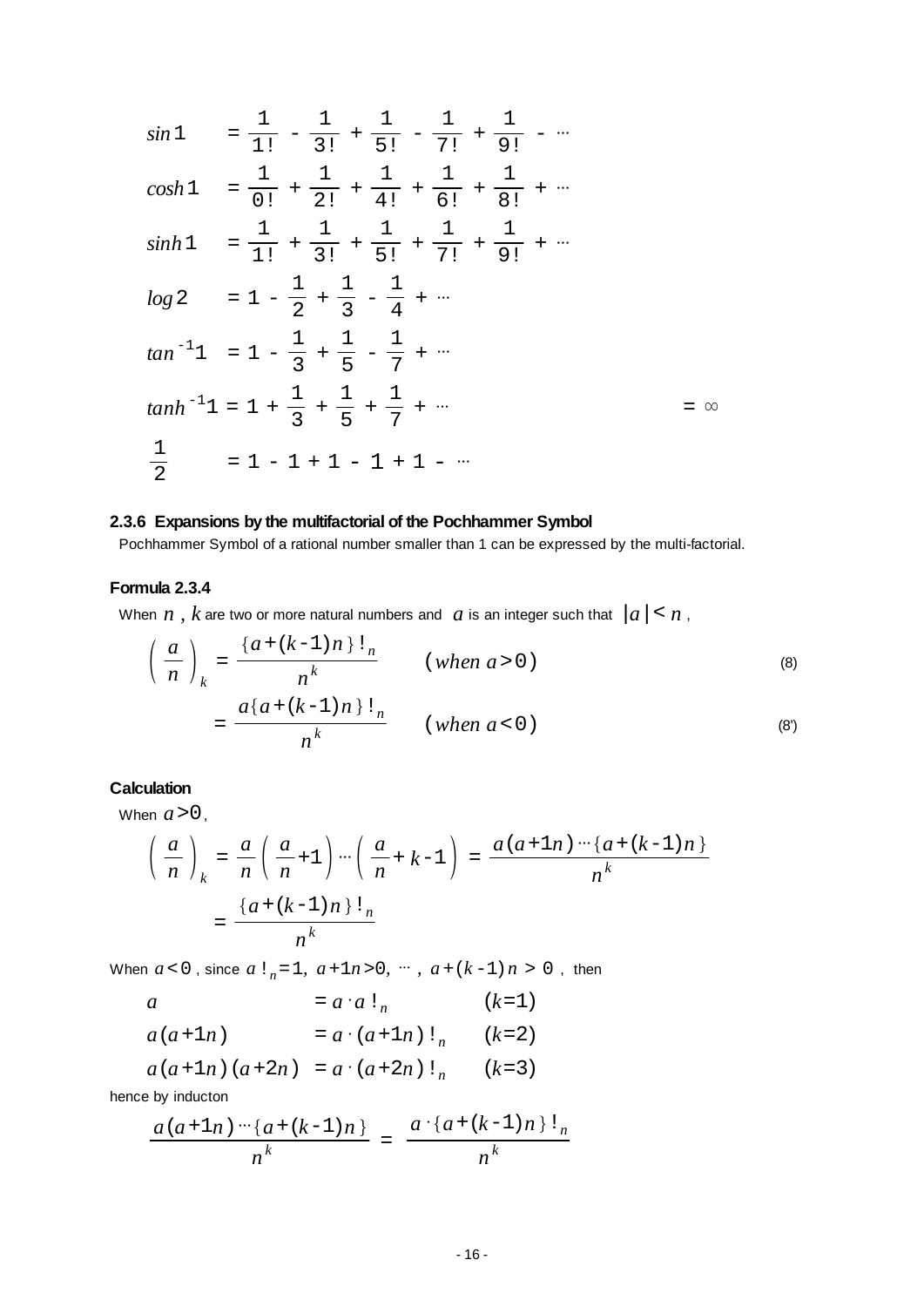$$
\left(\frac{1}{3}\right)_k = \frac{1 \cdot 4 \cdot 7 \cdots \{1+3(k-1)\}}{3^k} = \frac{\{1+3(k-1)\}!!}{3^k}
$$

$$
\left(\frac{-1}{3}\right)_k = \frac{-1 \cdot 2 \cdot 5 \cdots \{-1+3(k-1)\}}{3^k} = \frac{-1 \cdot \{-1+3(k-1)\}!!}{3^k} (-1)!! = 1
$$

$$
\left(\frac{-2}{3}\right)_k = \frac{-2 \cdot 1 \cdot 4 \cdots \{-2+3(k-1)\}}{3^k} = \frac{-2 \cdot \{-2+3(k-1)\}!!}{3^k} (-2)!! = 1
$$

## **2.3.7 Expansions by the multifactorial of the Hypergeometric Function**

The hypergeometric function of which parameters are rational number smaller than 1 can be exprssed by the multifactorial.

## **Formula 2.3.5**

When *n* is two or more natural number and  $a$  is an integer such that  $|a| < n$ ,

$$
{}_{2}F_{1}\left(\frac{a}{n},\,b,\,c\,i\,x\right) = 1 + \sum_{k=1}^{\infty} \frac{\left\{a + n\,(k-1)\,\right\} \,!\, {}_{n} \cdot \left(b\,\right)_{k}}{\left(c\,\right)_{k}} \frac{x^{k}}{\left(nk\right) \,!\, {}_{n}} \qquad (a > 0) \qquad (9)
$$

$$
= 1 + a \sum_{k=1}^{\infty} \frac{\left\{a + n(k-1)\right\} \, \frac{\left\{b\right\}_k}{\left(c\right)_k} \, \frac{x^k}{\left(nk\right) \, \frac{1}{n}} \quad (a < 0) \qquad (9)
$$

When *n* is two or more natural number and  $a,b,c$  are integers such that  $|a|, |b|, |c| < n$ ,

$$
{}_{2}F_{1}\left(\frac{a}{n},\frac{b}{n},\frac{c}{n} : x\right)
$$
  
=  $1 + \sum_{k=1}^{\infty} \frac{\{a+n(k-1)\}\! \cdot \cdot \{b+n(k-1)\}\! \cdot \cdot \cdot \cdot}{\{c+n(k-1)\}\! \cdot \cdot \cdot \cdot \cdot \cdot \cdot \cdot \cdot \cdot \cdot \cdot \cdot \cdot \cdot} \cdot (a,b,c>0) \quad (10)$ 

$$
= 1 + a \sum_{k=1}^{\infty} \frac{\left\{a + n(k-1)\right\} \, !_{n} \cdot \left\{b + n(k-1)\right\} \, !_{n}}{\left\{c + n(k-1)\right\} \, !_{n}} \frac{x^{k}}{(nk) \, !_{n}} \qquad (only \, a < 0) \tag{10}
$$

$$
= 1 + \frac{1}{c} \sum_{k=1}^{\infty} \frac{\left\{a + n(k-1)\right\}! \, \cdot \left\{b + n(k-1)\right\}! \, \cdot \, n}{\left\{c + n(k-1)\right\}! \, \cdot \, n} \frac{x^{k}}{(nk) \, \cdot \, n} \quad (only \, c < 0) \tag{10''}
$$

## **Calculation**

From (8), (8') and  $n^k \cdot k! = (nk)!_n$ 

$$
{}_{2}F_{1}\left(\frac{a}{n}, b, c : x\right) = \sum_{k=0}^{\infty} \frac{\left(\frac{a}{n}\right)_{k}(b)_{k}}{(c)_{k}} \frac{x^{k}}{k!}
$$

$$
= 1 + \sum_{k=1}^{\infty} \frac{\left\{a + (k-1)n\right\}!_{n}(b)_{k}}{(c)_{k}} \frac{x^{k}}{(nk)_{n}} \qquad (a > 0) \qquad (9)
$$

$$
= 1 + a \sum_{k=1}^{\infty} \frac{\left\{a + (k-1)n\right\} \cdot \frac{1}{n} (b)_k}{(c)_k} \frac{x^k}{(nk) \cdot \frac{1}{n}} \qquad (a < 0) \qquad (9)
$$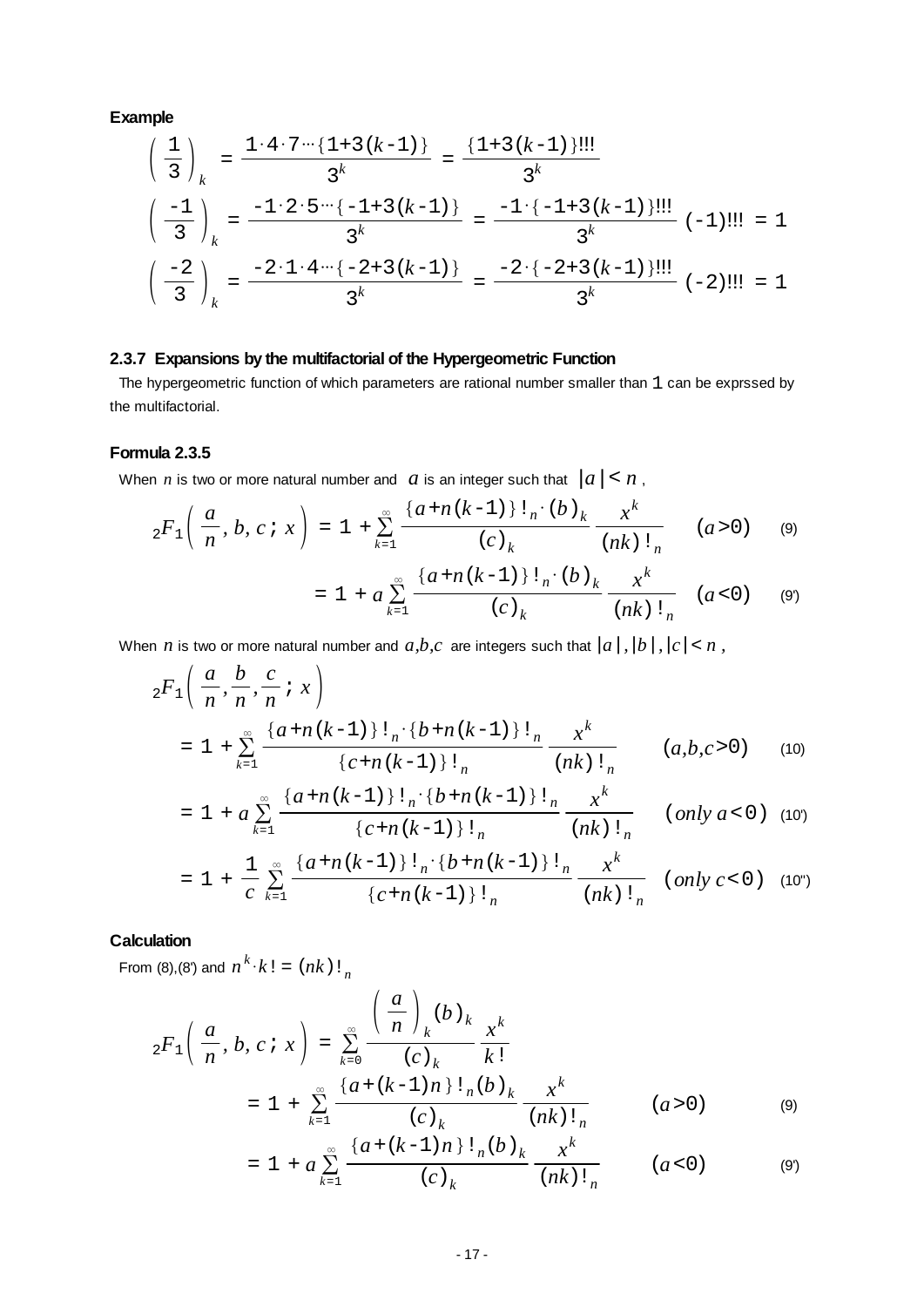$$
{}_{2}F_{1}\left(\frac{a}{n},\frac{b}{n},\frac{c}{n} ; x\right) = \sum_{k=0}^{\infty} \frac{\left(\frac{a}{n}\right)_{k}\left(\frac{b}{n}\right)_{k} x^{k}}{\left(\frac{c}{n}\right)_{k}} \frac{x^{k}}{k!}
$$
\n
$$
= 1 + \sum_{k=1}^{\infty} \frac{\frac{a + (k-1)n}{n} \cdot \frac{b + (k-1)n}{n} \cdot \frac{x^{k}}{k!}}{\frac{c + (k-1)n}{n} \cdot \frac{x^{k}}{k!}} \frac{x^{k}}{k!} \qquad (a,b,c > 0)
$$
\n
$$
= 1 + \sum_{k=1}^{\infty} \frac{\frac{a + n(k-1)}{n} \cdot \frac{b + n(k-1)}{n} \cdot \frac{x^{k}}{k!}}{\frac{c + n(k-1)}{n} \cdot \frac{x^{k}}{k!}} \qquad (a,b,c > 0) \qquad (10)
$$

Next, because a symbol whose sign is negative among  $a,b,c$  serves as a coefficient of  $\sum$ , (10') and (10") are obvious.

## **Example 1**

$$
{}_{2}F_{1}\left(\frac{1}{3}, c, c \, ; \, x\right)
$$
\n
$$
= 1 + \sum_{k=1}^{\infty} \frac{\{1+3(k-1)\}! \, {}_{3} \cdot (c)_k}{(c)_k} \frac{x^k}{(3k) \, !_3} = 1 + \sum_{k=1}^{\infty} \frac{(3k-2) \, \text{III}}{(3k) \, \text{III}} x^k
$$
\n
$$
= 1 + \frac{1 \, \text{III}}{3 \, \text{III}} x + \frac{4 \, \text{III}}{6 \, \text{III}} x^2 + \frac{7 \, \text{III}}{9 \, \text{III}} x^3 + \frac{10 \, \text{III}}{12 \, \text{III}} x^4 + \dots = (1-x)^{-\frac{1}{3}}
$$

## **Example 2**

$$
{}_{2}F_{1}\left(\frac{-1}{3}, c, c; x\right)
$$
\n
$$
= 1 + \sum_{k=1}^{\infty} \frac{\{-1+3(k-1)\}! \, {}_{3} \cdot (c)_k}{(c)_k} \frac{x^k}{(3k)! \, {}_{3}^{2}} = 1 + (-1) \sum_{k=1}^{\infty} \frac{(3k-4) \, \text{III}}{(3k) \, \text{III}} x^k
$$
\n
$$
= 1 - \frac{(-1) \, \text{III}}{3 \, \text{III}} x - \frac{2 \, \text{III}}{6 \, \text{III}} x^2 - \frac{5 \, \text{III}}{9 \, \text{III}} x^3 - \frac{8 \, \text{III}}{12 \, \text{III}} x^4 - \dots = (1-x)^{\frac{1}{3}}
$$

# **Example 3**

$$
{}_{2}F_{1}\left(\frac{1}{2},\frac{1}{2},\frac{3}{2};x^{2}\right)
$$
\n
$$
= 1 + \sum_{k=1}^{\infty} \frac{\{1+2(k-1)\}!_{2}\cdot\{1+2(k-1)\}!_{2}}{\{3+2(k-1)\}!_{2}} \frac{x^{2k}}{(2k)!_{2}}
$$
\n
$$
= 1 + \sum_{k=1}^{\infty} \frac{(2k-1)!!\cdot(2k-1)!!}{(2k+1)!!} \frac{x^{2k}}{(2k)!!}
$$
\n
$$
= 1 + \frac{1!!}{2!!} \frac{x^{2}}{3} + \frac{3!!}{4!!} \frac{x^{4}}{5} + \frac{5!!}{6!!} \frac{x^{6}}{7} + \dots = \frac{\sin^{-1}x}{x}
$$